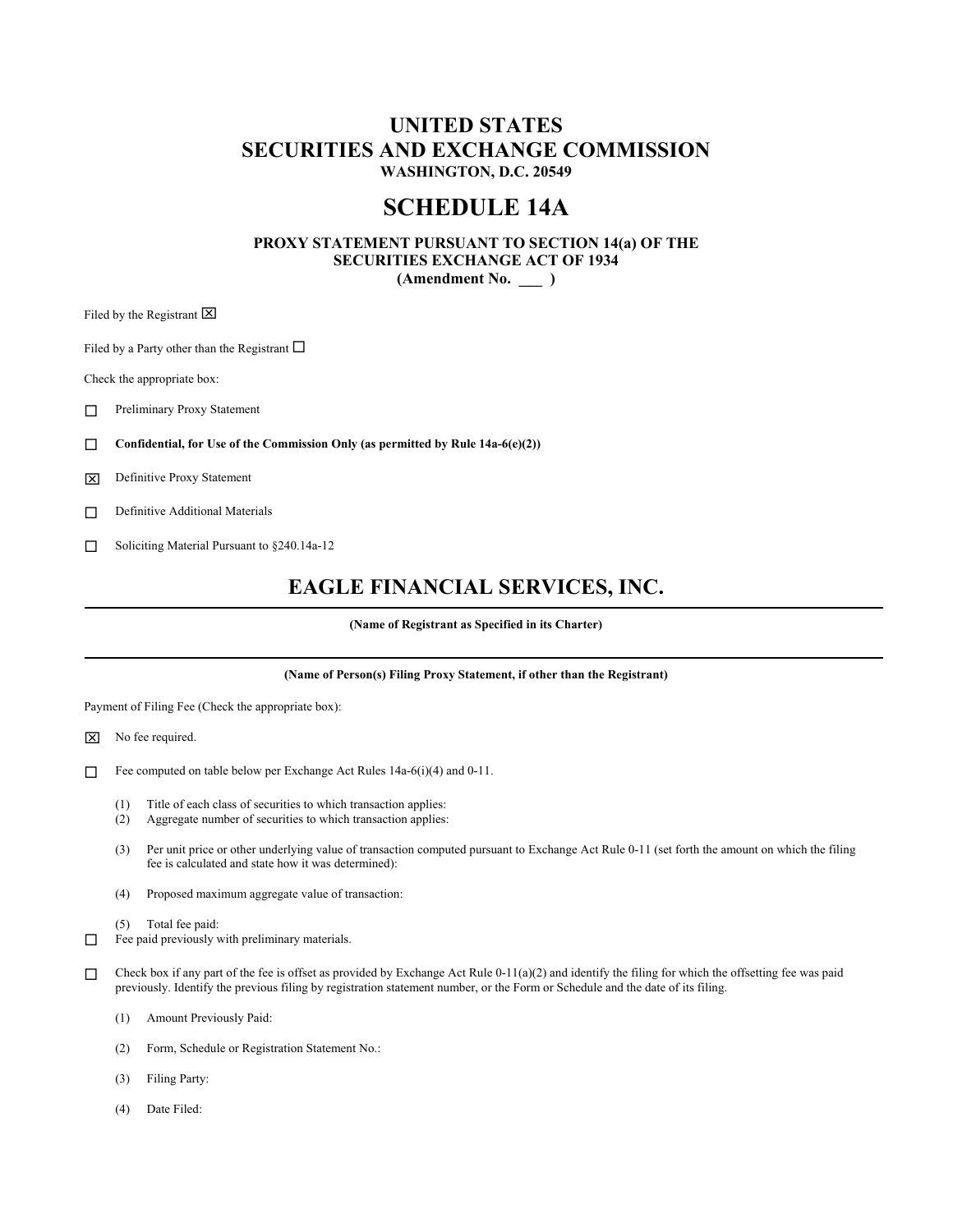## **EAGLE FINANCIAL SERVICES, INC. 2 East Main Street P.O. Box 391 Berryville, Virginia 22611**

## **NOTICE OF 2017 ANNUAL MEETING OF SHAREHOLDERS**

 The Annual Meeting of Shareholders (the "Annual Meeting") of Eagle Financial Services, Inc. (the "Company") will be held on Tuesday, May 16, 2017, at 5:30 p.m.at the Barns of Rose Hill, 95 Chalmers Court, Berryville, Virginia. The purpose of the meeting shall be as follows:

- 1. To elect four (4) Directors, Thomas T. Byrd, Douglas C. Rinker, Robert E. Sevila and John D. Stokely, Jr., each for a term of three (3) years.
- 2. To ratify the appointment of Yount, Hyde & Barbour, P.C., as our independent registered public accounting firm for the year ending December 31, 2017.
- 3. To transact such other business as shall properly come before the Annual Meeting or any adjournment thereof.

 The Board of Directors has fixed the close of business on April 3, 2017, as the record date for determining the shareholders of the Company entitled to notice of and to vote at the Annual Meeting and any adjournments thereof.

By order of the Board of Directors,

James W. Mc Carty Ar.

 James W. McCarty, Jr. Vice President and Secretary-Treasurer

Berryville, Virginia April 14, 2017

 **Whether or not you plan to attend the Annual Meeting, it is important that your shares be represented and voted. Please complete, sign, date and return the enclosed proxy card promptly using the enclosed postage-paid envelope. The enclosed proxy card, when returned properly executed, will be voted in the manner directed in the proxy statement. You may also vote by phone or Internet by following the instructions on the enclosed proxy card.** 

# **IMPORTANT NOTICE REGARDING THE AVAILABILITY OF PROXY MATERIALS FOR THE SHAREHOLDER MEETING TO BE HELD ON MAY 16, 2017:**

**The proxy statement and the Company's 2016 annual report on Form 10-K are available at www.bankofclarke.com/2017annualmeeting.html**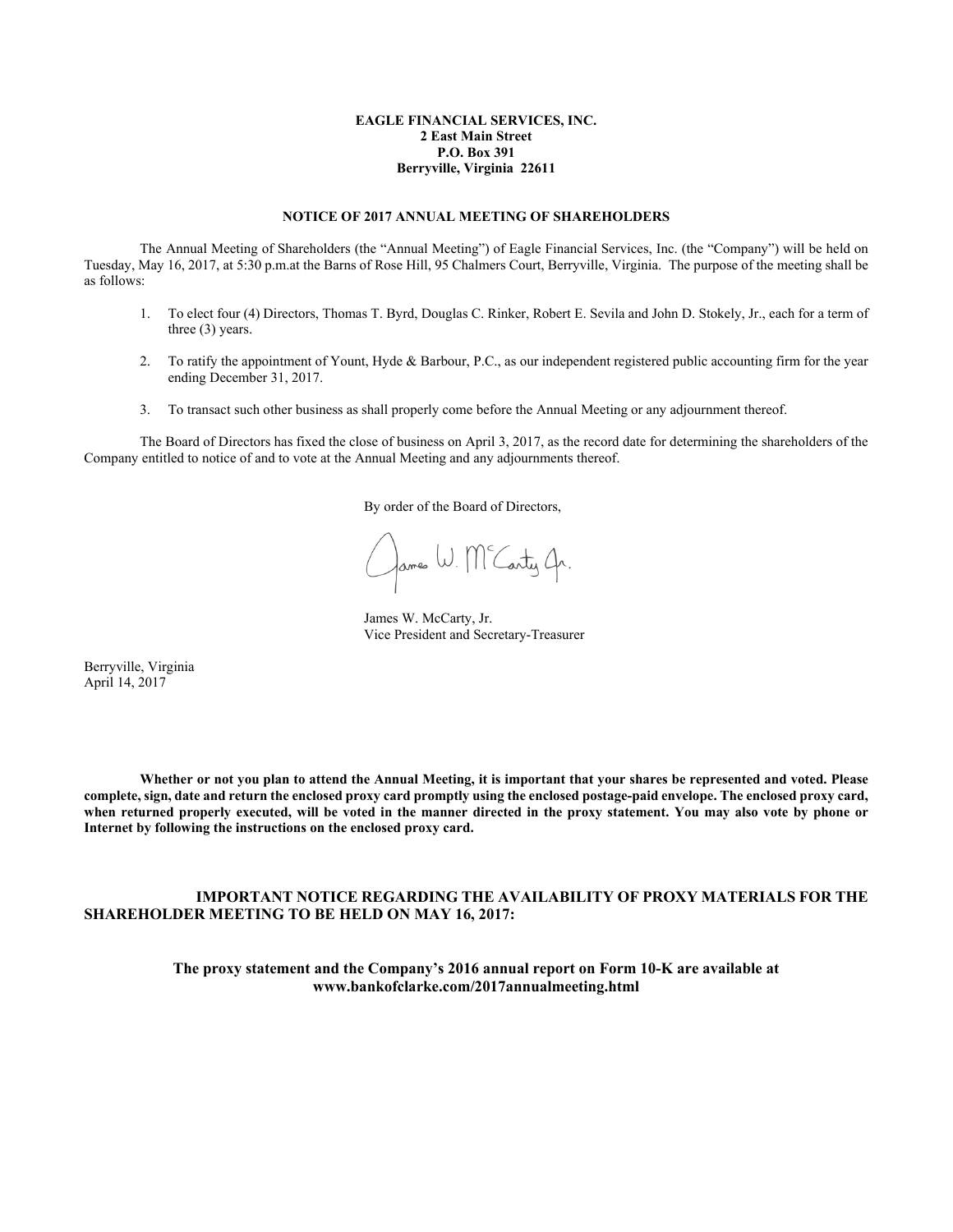## **EAGLE FINANCIAL SERVICES, INC. 2 East Main Street P.O. Box 391 Berryville, Virginia 22611**

# **PROXY STATEMENT 2017 ANNUAL MEETING OF SHAREHOLDERS May 16, 2017**

This Proxy Statement is being furnished to the shareholders of Eagle Financial Services, Inc. (the "Company") in connection with the solicitation of proxies by the Board of Directors of the Company to be voted at the Annual Meeting of Shareholders to be held on May 16, 2017, at 5:30 p.m. at the Barns at Rose Hill, Berryville, Virginia, and at any adjournment thereof.

 The cost of solicitation of proxies and preparation of proxy materials will be borne by the Company. Solicitations of proxies will be made by use of the United States mail and may be made by direct or telephone contact by employees of the Company. Brokerage houses and nominees will be requested to forward the proxy materials to the beneficial holders of the shares held of record by these persons, and the Company will reimburse them for their reasonable charges in this connection. Shares represented by duly executed proxies in the accompanying form received by the Company prior to the meeting and not subsequently revoked will be voted at the meeting. The approximate date on which this proxy statement, the accompanying proxy card and Annual Report to Shareholders (which is not part of the Company's soliciting materials) are being mailed to the Company's shareholders is April 14, 2017.

 Where a shareholder directs in the proxy a choice with respect to any matter that is to be voted on, that direction will be followed. If no direction is made, proxies will be voted in favor of the election of the nominees named in proposal one, for the ratification of accountants in proposal two and in the best judgment of Messrs. Robert W. Smalley, Randall G. Vinson and James R. Wilkins, Jr. on such other business, if any, which may properly come before the meeting or any adjournment. Any person who has returned a proxy has the power to revoke it at any time before it is exercised by submitting a subsequently dated proxy, by giving notice in writing to the Secretary of the Company, or by voting in person at the meeting. If your shares are held in "street name" by your bank or broker, please follow the instructions enclosed with this proxy statement for instructions on how to vote, change your vote or revoke your proxy. Please also note that "street name" holders who wish to vote in person at the Annual Meeting must first obtain a legal proxy from the record holder.

 The close of business on April 3, 2017, has been fixed as the record date for the Annual Meeting and any adjournment thereof. The number of shares of Common Stock outstanding on that date and entitled to vote at the Annual Meeting was 3,476,553. Each outstanding share of the Company's Common Stock is entitled to one vote on all matters submitted to shareholders at the meeting. There are no cumulative voting rights. A majority of the shares of Common Stock entitled to vote, represented in person or by proxy, constitutes a quorum for the transaction of business at the Annual Meeting.

 A shareholder may abstain or (only with respect to the election of directors) withhold his or her vote (collectively, "Abstentions") with respect to each item submitted for shareholder approval. Abstentions will be counted for purposes of determining the existence of a quorum. Abstentions will not be counted as voting in favor of or against the relevant item.

 A broker who holds shares in "street name" has the authority to vote on certain items when it has not received instructions from the beneficial owner. Except for certain items for which brokers are prohibited from exercising their discretion, a broker is entitled to vote on matters presented to shareholders without instructions from the beneficial owner. "Broker shares" that are voted on at least one matter will be counted for purposes of determining the existence of a quorum for the transaction of business at the Annual Meeting. Where brokers do not have or do not exercise such discretion, the inability or failure to vote is referred to as a "broker nonvote." Under the circumstances where the broker is not permitted to, or does not, exercise its discretion, assuming proper disclosure to the Company of such inability to vote, broker nonvotes will not be counted as voting in favor of or against the particular matter. A broker is prohibited from voting on proposal one without instructions from the beneficial owner; therefore, there may be broker nonvotes on proposal one. A broker may vote on proposal two; therefore, no broker nonvotes are expected to exist in connection with this proposal. If you held your shares in street name, please vote to ensure your shares are voted at the Annual Meeting.

 The purposes of the meeting are to elect Directors, ratify the appointment of the Company's accountants and vote on such other business, if any, that may properly come before the meeting or any adjournment. The Board of Directors is not aware of any matters other than those described in this Proxy Statement that may be presented for action at the Annual Meeting. However, if other matters do properly come before the Annual Meeting, the persons named in the enclosed proxy card possess discretionary authority to vote in accordance with their best judgment with respect to such other matters.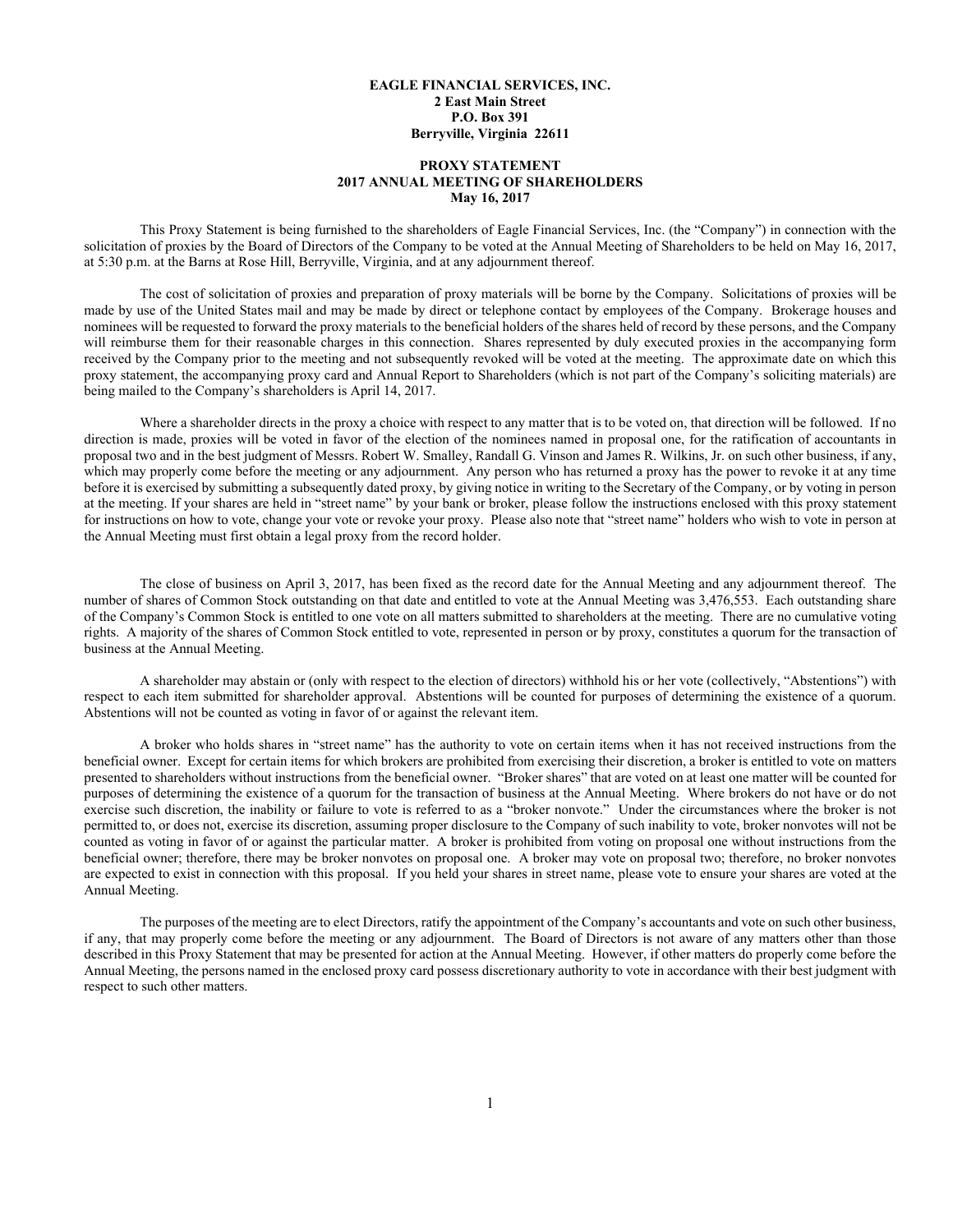## **PROPOSAL ONE - ELECTION OF DIRECTORS**

 The Board of Directors of the Company is structured into three classes (I, II, and III) with one class elected each year to serve a threeyear term. The term of Class II Directors will expire at the Annual Meeting. The persons named below, all of whom are currently members of the Board, will be nominated to serve as Class II Directors. If elected, the Class II nominees will serve until the 2020 Annual Meeting of Shareholders. All nominees have consented to be named and have indicated their intent to serve if elected. Those nominees receiving the greatest number of votes shall be deemed elected even though they may not receive a majority. Abstentions and broker non-votes will not be considered a vote for, or a vote against, a Director and will have no effect on the outcome of this proposal.

 Certain information concerning the nominees for election at the Annual Meeting as Class II Directors is set forth below, as well as certain information about the Class III and I Directors, who will continue in office until the 2018 and 2019 Annual Meetings of Shareholders, respectively. The following biographical information discloses each Director's age, principal occupation during the last five years and the year that each individual was first elected to the Board of Directors of the Company or previously to the Board of Directors of Bank of Clarke County (the "Bank"), the predecessor to and now a wholly owned subsidiary of the Company. In addition, the following information includes the particular experiences, qualifications, attributes and skills that lead the Board to conclude that each person should serve as a Director.

## **The Board of Directors recommends a vote FOR the Directors nominated to serve as Class II Directors.**

## **Class II (Nominees to be elected to serve until the 2020 Annual Meeting):**

#### **Thomas T. Byrd**, 71, has been a Director since 1995.

 Mr. Byrd is the President and Publisher of both the Winchester Evening Star, Inc., a newspaper publishing company headquartered in Winchester, Virginia and Rockingham Publishing Company, a publishing company located in Harrisonburg, Virginia. Additionally, Mr. Byrd is the Chairman of the Board and sole stockholder of Page-Shenandoah Newspaper Corporation, Inc., a publishing company in Winchester, Virginia as well as a director of Winchester Cold Storage in Winchester, Virginia and a member of the Rotary Club of Winchester. Through his experiences, Mr. Byrd has developed relevant financial, accounting and compliance knowledge.

#### **Douglas C. Rinker**, 57, has been a Director since 2006.

 Mr. Rinker is the Chairman of the Board and President of Winchester Equipment Company, an equipment sales, rental and service company in headquartered in Winchester, Virginia. Additionally, Mr. Rinker currently serves on the Frederick County Economic Development Authority. As the chief executive officer of a successful company, Mr. Rinker provides the Board with valuable insight and guidance on the issues of corporate strategy, business community growth and risk management. Additionally, Mr. Rinker has demonstrated his commitment to the community by assisting several community and civic organizations.

#### **Robert E. Sevila**, 73, has been a Director since December 2012.

 Mr. Sevila is a principal with Sevila, Saunders, Huddleston and White, P.C. in Leesburg, VA. Mr. Sevila joined the firm in 1974 and his practice emphasizes land use and administrative and municipal law, civil litigation, real estate and commercial law. Mr. Sevila is a member and past Chairman of the Loudoun County Chamber of Commerce and Loudoun County CEO Cabinet, past President of the Board of the Bluemont Concert Series and a former member of the MBA faculty at Shenandoah University where he taught Business Law. Having served in local government elected positions, his knowledge of the Loudoun County market is valuable for the Company's future growth opportunities.

#### **John D. Stokely, Jr.**, 64, has been a Director since 2006.

 Mr. Stokely is the President and owner of Cavalier Land Development Corp., a real estate development company in Oakton, Virginia and is a former President of the Northern Virginia Building Industry Association and the Home Builders Association of Virginia. Mr. Stokely is also a former Chairman and a current Trustee of Shenandoah University as well as a Trustee of the University of Virginia School of Engineering and Applied Science. His broad experience and perspective as an entrepreneur brings to the Board a substantial resource with respect to finance, strategic planning and corporate governance.

#### **Class I (Incumbent directors to serve until the 2019 Annual Meeting):**

#### **Thomas T. Gilpin**, 64, has been a Director since 1986.

 Mr. Gilpin is the Chairman of the Board of both the Company and the Bank. He is the President of Lenoir City Company, a real estate investment company in Winchester, Virginia. He is also President of Clarco Corporation, which operates as Northside Lanes, a bowling center in Winchester, Virginia. He is also a Board member for Valley Health System. Mr. Gilpin's broad experience provides the Company leadership and consensus-building skills to guide the Board through critical discussions regarding its current challenges and future strategic initiatives.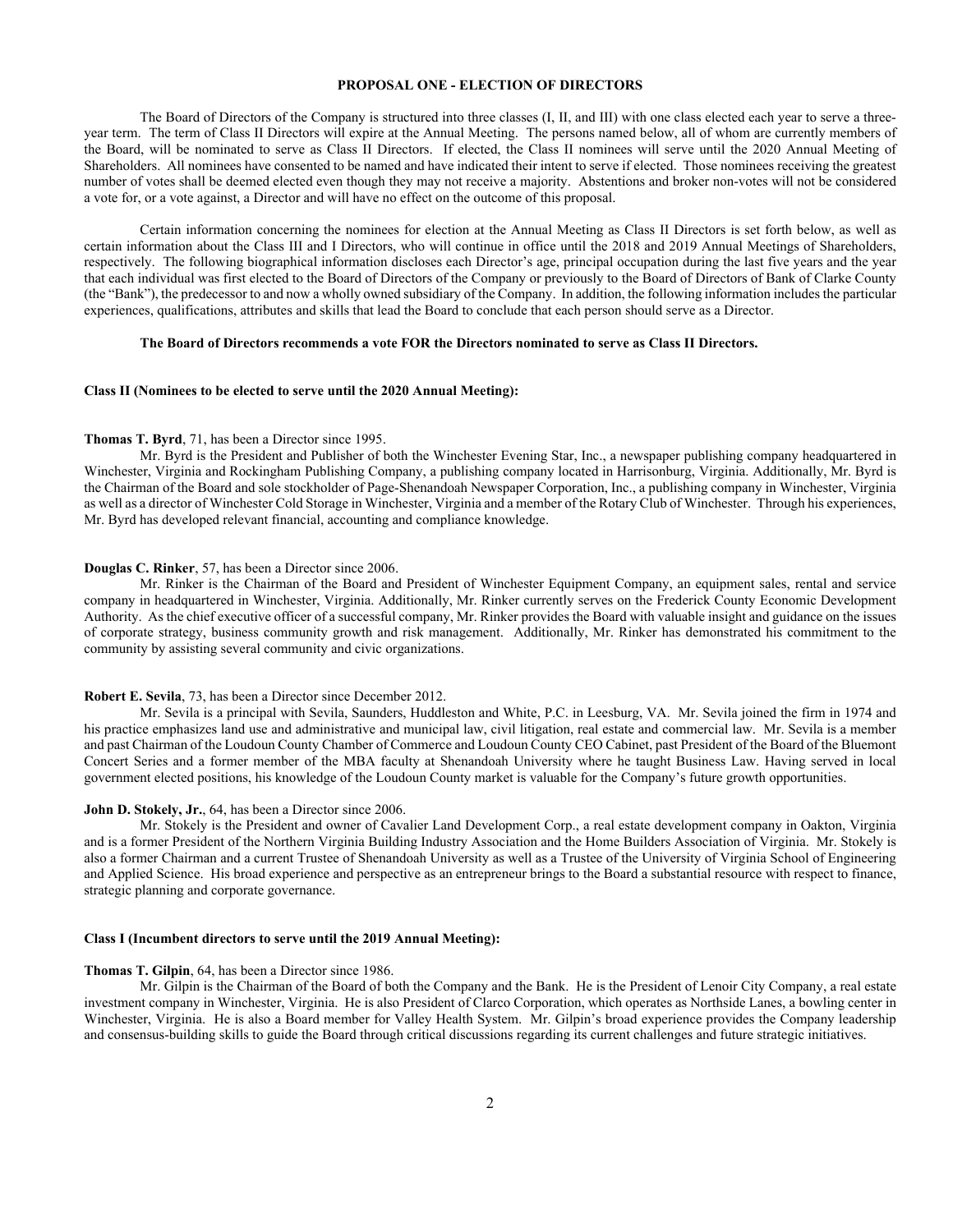## **Scott M. Hamberger**, 45, has been a Director since 2016.

 Mr. Hamberger is the President and CEO of Integrus Holdings, Inc. where he has been employed since founding the company in 1993. Integrus' flagship business, Fortessa Tableware Solutions, is a recognized global leader in commercial foodservice and upscale consumer tableware. As an entrepreneur and executive, Mr. Hamberger brings analytical ability and leadership skills to his role as Director. Additionally, by living and operating a business in the Company's area of operations, Mr. Hamberger is able to help identify the needs of the Company's customers and potential customers. Mr. Hamberger was recommended for consideration to the Board of Directors by Mr. Robert Sevila, an existing director.

#### **John R. Milleson**, 60, has been a Director since 1999.

 Mr. Milleson has been the President and Chief Executive Officer of both the Company and the Bank since 1999. From 1997 to 1999, he was Executive Vice President and Secretary-Treasurer of the Company and Executive Vice President and Chief Administrative Officer of the Bank. He brings operational risk management and financial accounting knowledge.

#### **Robert W. Smalley, Jr.**, 65, has been a Director since 1989.

 Mr. Smalley is the President of Smalley Package Co., Inc., a company focused on real estate management in Berryville, Virginia. He is also the Vice Chairman of Loudoun Mutual Insurance Company, a property and casualty insurance provider in the State of Virginia. Mr. Smalley's institutional knowledge and longstanding board service make him a distinctively qualified member of the board.

#### **Class III (Incumbent directors to serve until the 2018 Annual Meeting):**

#### **Mary Bruce Glaize**, 61, has been a Director since 1998.

Mrs. Glaize is a retired educator and local volunteer. She currently serves on the finance committee of the Board of Shenandoah University and is a member of the Garden Club of Virginia Partnership for Parks. Additionally, Mrs. Glaize is a founder and trustee emerita of the Shenandoah Valley Discovery Museum. Her involvement in the communities in which the Company operates allows her to identify the needs of the Bank's customers and potential customers.

#### **Randall G. Vinson**, 70, has been a Director since 1985.

 Mr. Vinson is a retired Pharmacist and previous Owner of Berryville Pharmacy in Berryville, Virginia. Mr. Vinson brings an entrepreneurial perspective as well as an understanding of the importance of oversight and risk management.

## **James R. Wilkins, Jr.**, 71, has been a Director since 1998.

 Mr. Wilkins is the Vice President of Silver Lake Properties, Inc. and JRW Properties and Rentals, Inc. and a member of Silver Lake, LLC, Wilkins Investments, L.P. and Wilkins Enterprises, L.P. These entities are real estate development and management companies in Winchester, Virginia. He is a member of Shenandoah University's Board and Trustees and a member of the Board f Winchester Equipment Company. He is also a former Board member for Winchester Medical Center Board of Trustees. Until May 2005, Mr. Wilkins was President of Wilkins ShoeCenter, Inc., a footwear retailer in Winchester, Virginia. As a former board member of a public financial institution, Mr. Wilkins brings significant expertise in the areas of management, strategic planning and business development.

## **Executive Officers Who Are Not Directors**

**Kathleen J. Chappell**, 50, has served as Vice President and Chief Financial Officer of the Company and Senior Vice President and CFO of the Bank since January 2009. From 2005 to 2008 she served as Senior Vice President and Chief Financial Officer of Middleburg Financial Corporation.

**Kaley P. Crosen**, 51, has served as Senior Vice President and Human Resources Director since 2008. Ms. Crosen served as Vice President of Human Resources from 1999 to 2008.

**Carl A. Esterhay**, 61, has served as Senior Vice President and Senior Trust Officer of the Bank since 2014. From 2012 to 2013 he served as Senior Vice President/Wealth Management Market Manager for Regions Financial Corporation. Mr. Esterhay served as Senior Vice President/Senior Trust Team Manager for Wells Fargo Wealth Management from 2009 to 2011.

**John E. Hudson**, 59, has served as Senior Vice President and Marketing Director of the Bank since 2003. Mr. Hudson served as Vice President and Marketing Director of the Bank from 1994 to 2003.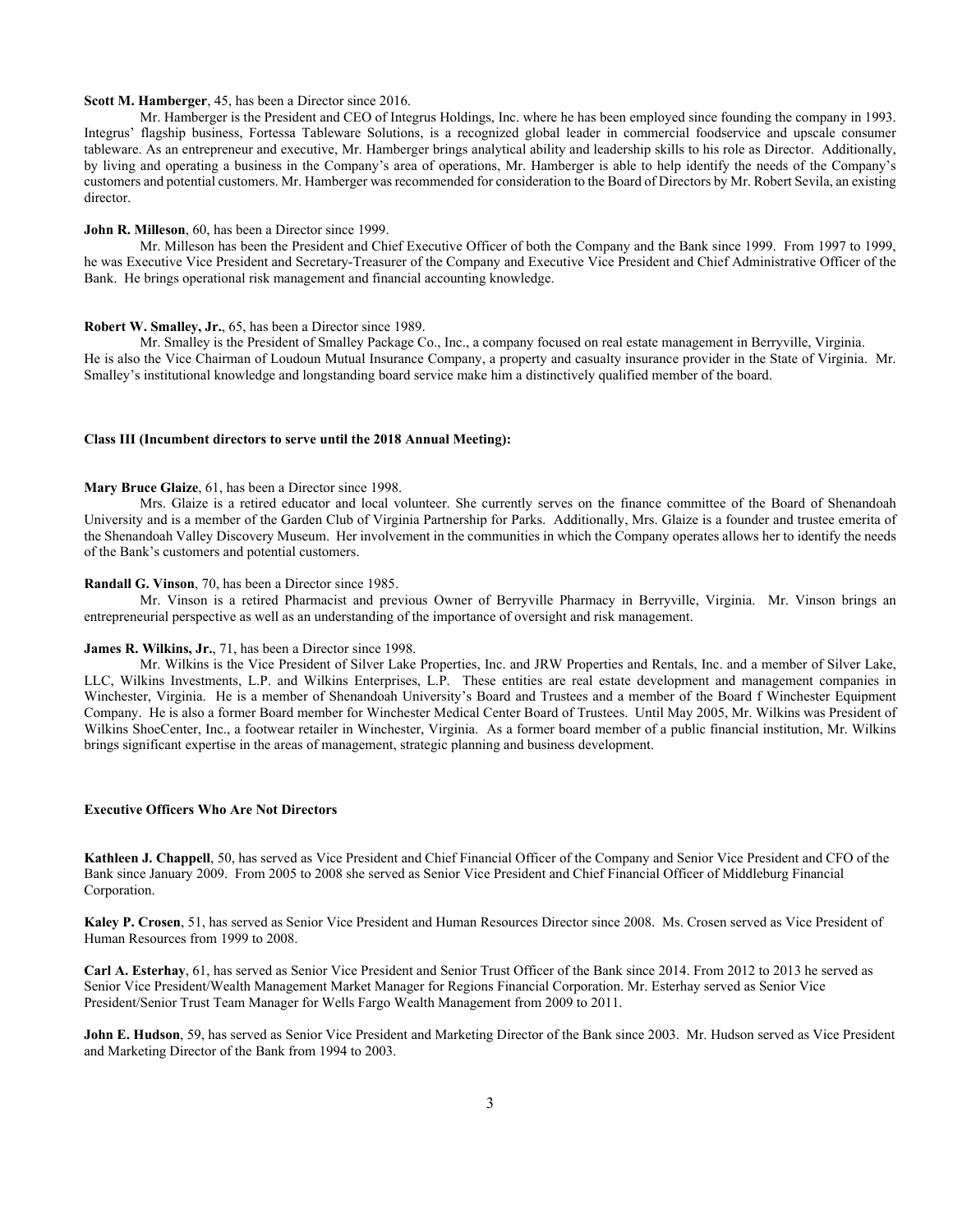**James W. McCarty, Jr.**, 47, has served as Vice President and Secretary-Treasurer of the Company and Executive Vice President and Chief Administrative Officer of the Bank since 2008. Mr. McCarty served as Vice President and Chief Financial Officer of the Company from 1997 to 2008. Mr. McCarty served as Senior Vice President and Chief Financial Officer of the Bank since 2000.

**Joseph T. Zmitrovich**, 47, has served as Senior Vice President and Chief Lending Officer of the Bank since August 2016. From 2015 to July 2016 he served as Market President of the Southern Pennsylvania region for BB&T. From 2008 to 2015 he served as Senior Vice President and Commercial Executive for Susquehanna Bank.

# **SECURITY OWNERSHIP**

#### **Ownership of Directors and Executive Officers**

 The following table sets forth, as of March 17, 2017, certain information with respect to beneficial ownership of shares of Common Stock by each of the members of the Board of Directors, by each of the executive officers included in the "Summary Compensation Table" below (collectively, the "named executive officers") and by all Directors and executive officers as a group.

|                                  | Amount and Nature |        |             |
|----------------------------------|-------------------|--------|-------------|
|                                  | of Beneficial     |        | Percent of  |
| Name of Beneficial Owner         | Ownership $(1)$   |        | Class $(2)$ |
| Thomas T. Byrd                   | 60,519            | (3)    | 1.74%       |
| Kathleen J. Chappell             | 5,135             | (4)    | $\ast$      |
| Thomas T. Gilpin                 | 143,892           | (3)    | 4.13%       |
| Mary Bruce Glaize                | 8,549             | (3)    | $\ast$      |
| Scott M. Hamberger               | 809               |        | $\ast$      |
| James W. McCarty, Jr.            | 41,855            | (4)    | 1.20%       |
| John R. Milleson                 | 104,562           | (4)    | $3.00\%$    |
| Douglas C. Rinker                | 9,322             |        | $\ast$      |
| Robert E. Sevila                 | 2,212             |        | $\ast$      |
| Robert W. Smalley, Jr.           | 16,075            | (3)    | $\ast$      |
| John D. Stokely, Jr.             | 11,635            |        | $\ast$      |
| Randall G. Vinson                | 44,004            | (3)    | 1.26%       |
| James R. Wilkins, Jr.            | 273,331           | (3)    | 7.85%       |
| Directors and executive officers |                   |        |             |
| as a group (17 persons)          | 756,997           | (3)(4) | 21.74%      |

<sup>\*</sup> Percentage of ownership is less than one percent of the outstanding shares of Common Stock.

<sup>(1)</sup> For purposes of this table, beneficial ownership has been determined in accordance with the provisions of Rule 13d-3 of the Securities Exchange Act of 1934 under which, in general, a person is deemed to be the beneficial owner of a security if he has, or shares, the power to vote, or direct the voting, of the security or the power to dispose of, or direct, the disposition of the security, or if he has the right to acquire beneficial ownership of the security within 60 days.

<sup>(2)</sup> Based on 3,477,210 shares issued and outstanding at March 17, 2017.

<sup>(3)</sup> Amounts presented include shares of Common Stock that the individuals beneficially own indirectly through family members and affiliated companies and other entities as follows: Mr. Byrd, 60,019; Mr. Gilpin, 98,802; Mr. Smalley, 1,539; Mr. Vinson, 12,434; Mr. Wilkins, 101,900.

<sup>(4)</sup> Amounts presented include shares of Common Stock held in the Bank of Clarke County Employee 401(k) Savings and Stock Ownership Plan as follows: Mr. McCarty, 5,538; Mr. Milleson, 18,912.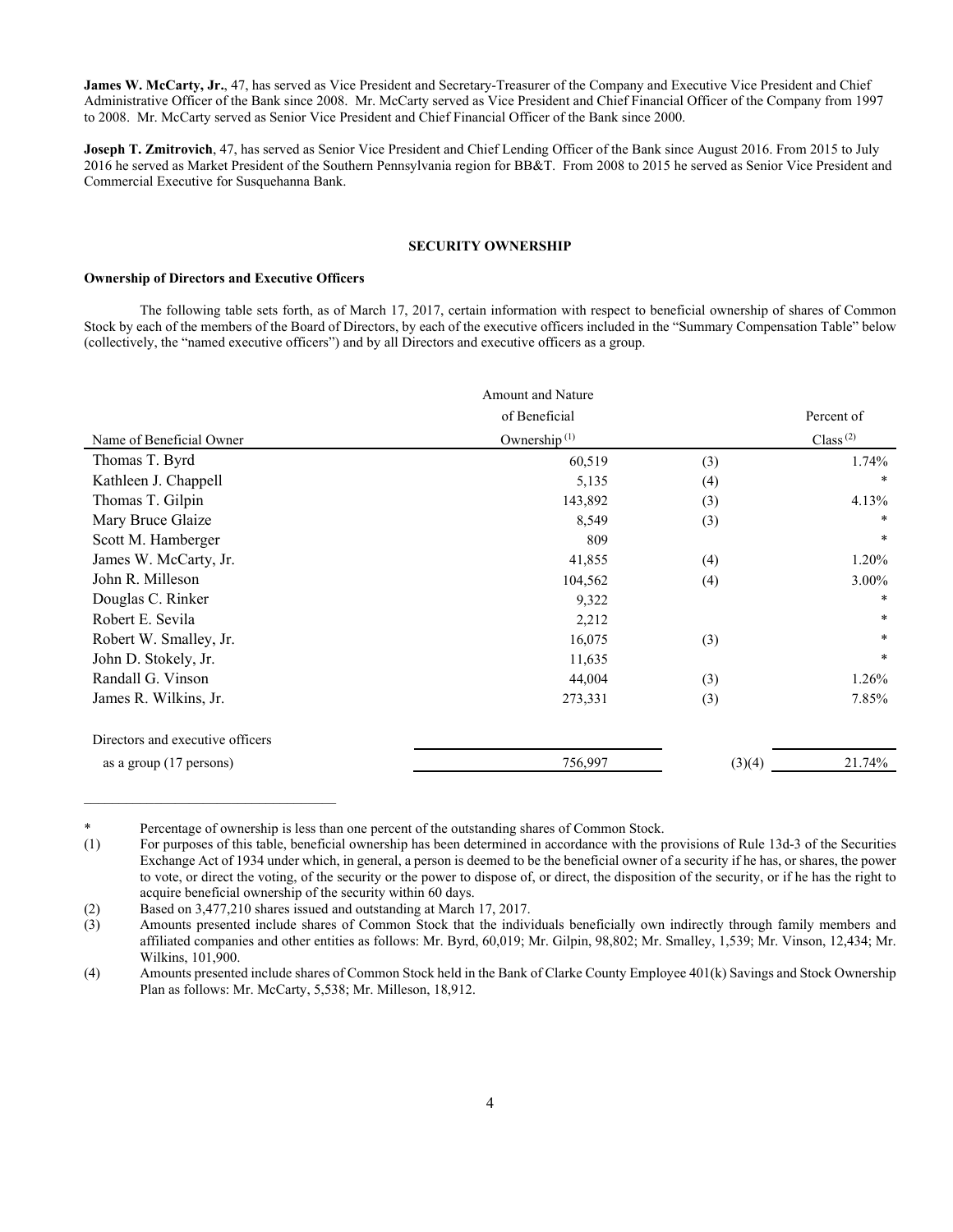#### **Ownership of Certain Beneficial Owners**

 The following table sets forth, as of March 17, 2017, certain information with respect to the beneficial ownership of shares of Common Stock by each person who owns, to the Company's knowledge, more than 5% of the Company's Common Stock.

|                            | Number of     | Percent of |                           |
|----------------------------|---------------|------------|---------------------------|
| Name and Address           | <b>Shares</b> |            | Class $(\frac{6}{6})$ (1) |
| James R. Wilkins, Jr.      | 273.331       | (2)        | 7.85                      |
| 13 South Loudoun Street    |               |            |                           |
| Winchester, Virginia 22601 |               |            |                           |

(1) Based on 3,477,210 shares issued and outstanding at March 17, 2017.

(2) Amount includes 36,000 shares held as trustee under the terms of certain trusts and 65,900 shares held by affiliated companies and other entities.

## **Section 16(a) Beneficial Ownership Reporting Compliance**

 Section 16(a) of the Securities Exchange Act of 1934, as amended (the "Exchange Act"), requires the Company's directors and executive officers, and any persons who own more than 10% of the outstanding shares of Common Stock, to file with the Securities and Exchange Commission (the "SEC") reports of ownership and changes in ownership of Common Stock. Directors and executive officers are required by SEC regulations to furnish the Company with copies of all Section 16(a) reports that they file. Based solely on review of the copies of such reports furnished to the Company or written representation that no other reports were required, the Company believes that, during the 2016 year, all filing requirements applicable to its officers and directors were timely satisfied other than as follows: Mrs. Chappell – one late report reporting one transaction; Mrs. Crosen – one late report reporting one transaction; Mr. Hudson - one late report reporting one transaction; Mr. McCarty – one late filing reporting one transaction; Mr. Milleson - one late report reporting one transaction.

# **CORPORATE GOVERNANCE AND THE BOARD OF DIRECTORS**

## **General**

 The business and affairs of the Company are managed under the direction of the Board of Directors in accordance with the Virginia Stock Corporation Act and the Company's Articles of Incorporation and Bylaws. Members of the Board are kept informed of the Company's business through discussions with the Chairman of the Board, the President and Chief Executive Officer and other officers, by reviewing materials provided to them and by participating in meetings of the Board of Directors and its committees.

## **Independence of the Directors**

 The Board of Directors has determined that the following ten individuals of its total 11 members are independent as defined by the listing standards of the NASDAQ Stock Market ("NASDAQ"): Mrs. Glaize and Messrs. Byrd, Gilpin, Hamberger, Rinker, Sevila, Smalley, Stokely, Vinson and Wilkins. The Board of Directors considered the relationship between the Company and Mr. Byrd and Mr. Sevila in determining that each were independent under NASDAQ's listing standards. Mr. Byrd is the President of a newspaper company with which the Bank advertises and Mr. Sevila is a principal with Sevila, Saunders, Huddleston and White, P.C., whom the Bank pays for general legal services rendered from time to time. Other than as set forth above and under "Certain Relationships and Related Transactions", there are no relationships between the Company and any other independent director. The only Director not considered independent is Mr. Milleson, who serves as the President and Chief Executive Officer of the Company.

## **Board Leadership Structure and Risk Oversight**

The Company has been operating for over 135 years using a board leadership structure in which the President and Chief Executive Officer ("CEO") and Chairman of the Board of Directors positions are filled by separate individuals. The Company believes that its leadership structure is appropriate because by having an outside independent Chairman, there exists a certain degree of control and balanced oversight of the management of the Board's functions and its decision making processes. In accordance with the Company's bylaws, the Board of Directors elects the CEO and the Chairman, and each of these positions may be held by the same person or may be held by two persons. Under the Company's Corporate Governance Guidelines, the Board does not have a policy, one way or the other, on whether the role of the Chairman and CEO should be separate and, if it is to be separate, whether the Chairman should be selected from the non-employee directors or be an employee. Under its charter, the Nominating and Corporate Governance Committee periodically reviews and recommends to the Board the leadership structure of the Board. Because the Company's Chairman and CEO positions are served by two individuals, the Company currently does not require a Lead Director.

The Company believes that its leadership structure allows the directors to provide effective oversight of its risk management function. The Audit Committee oversees the accounting and financial reporting processes of the Company, as well as legal and compliance matters and risk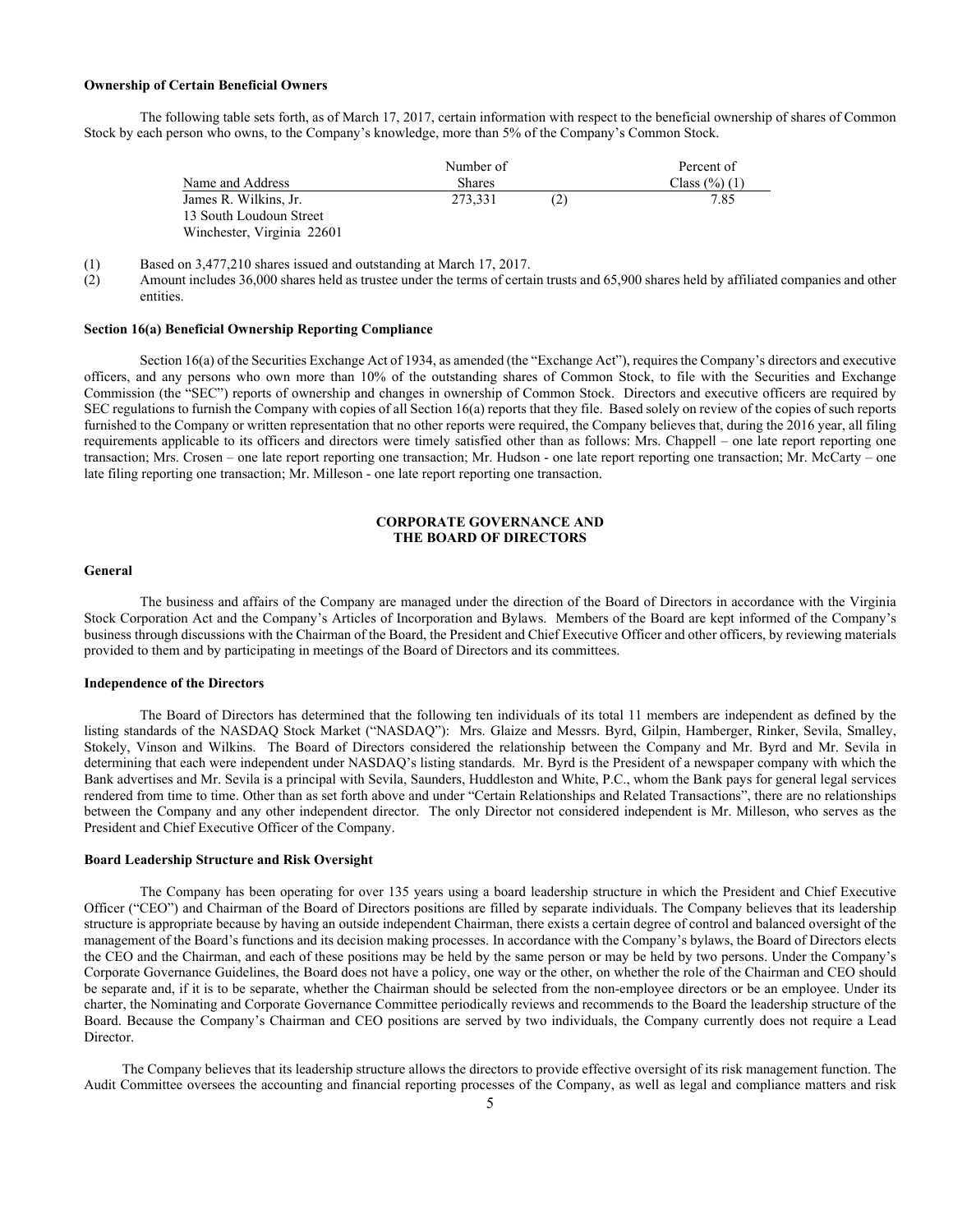management. The Audit Committee charter provides that the Audit Committee is responsible for overseeing the internal controls of the Company along with its adherence with compliance and regulatory requirements. In carrying out its responsibilities, the Audit Committee works closely with members of Company's executive management and employees of the firm to which the external audit services of the Company are outsourced. The Audit Committee meets regularly and receives an overview of findings from various risk management initiatives including internal audits, Sarbanes Oxley and compliance reports. The Audit Committee also receives updates between its regular meetings from the CEO, the Chief Administrative Officer ("CAO") and the Chief Financial Officer ("CFO"), Director of Internal Audit and other members of management relating to risk oversight matters. The Audit Committee provides minutes of all its meetings to the full Board. The full Board also engages in periodic discussions with the CEO, CAO, CFO and other corporate officers as the Board may deem appropriate.

In addition to the Audit Committee, the other committees of the Board consider the risks within their areas of responsibility. For example, the Compensation Committee considers the risks that may exist in the Company's executive compensation programs. For a discussion of the Compensation Committee's review of the Company's senior executive officer compensation plans, employee incentive compensation plans and the risks associated with these plans, see "Compensation Policy and Practices Review" on page nine of this Proxy Statement.

#### **Code of Ethics**

 The Board of Directors has approved a Code of Ethics for directors, officers and all employees of the Company and the Bank. The Board has also approved an addendum to the Code of Ethics applicable to the Company's senior financial management, consisting of the Chief Executive Officer and Chief Financial Officer. The Code of Ethics addendum addresses, among other things, standards that are reasonably necessary to promote honest and ethical conduct, including conduct with respect to conflicts of interest, full, fair, accurate, timely and understandable disclosure in the Company's required periodic reports and compliance with applicable governmental rules and regulations. A copy of the Company's Code of Ethics and its addendum may be obtained by visiting the "Investor Relations" section of the Bank's website at *www.bankofclarke.com*.

### **Board and Committee Meeting Attendance**

 During 2016, the Board of Directors of the Company held nine meetings. The Directors of the Company also serve as Directors of the Bank. The Bank's Board held twelve meetings in 2016. During 2016, all but one Director attended greater than 75% of the aggregate number of meetings of both Boards of Directors and meetings of committees on which he or she was a member.

#### **Executive Sessions**

 Independent Directors meet periodically outside of regularly scheduled Board meetings. These sessions are led by the Chairman of the Board. The Independent directors met two times during 2016.

## **Committees of the Board**

*Audit Committee.* The Audit Committee is appointed by the Board of Directors to fulfill its oversight responsibility to the shareholders relating to the integrity of the Company's financial statements, the Company's compliance with legal and regulatory requirements and the qualifications, independence and the performance of the internal audit function. The Audit Committee is directly responsible for the appointment, compensation, retention and oversight of the work of both the Company's Director of Internal Audit and the independent registered public accounting firm engaged for the purpose of preparing or issuing an audit report or performing other audit, review or attestation services for the Company. The Audit Committee and the Board of Directors have adopted a written charter for the Audit Committee, which may be viewed by visiting the "Investor Relations" section of the Company's website at *www.bankofclarke.com*.

 The Audit Committee met five times during 2016. This committee consists of Messrs. Hamberger, Sevila, Smalley, Vinson and Wilkins. Each of the members of the Audit Committee is independent as that term is defined in the listing standards of NASDAQ and Securities and Exchange Commission regulations. The Company does not have an "audit committee financial expert" as defined by Securities and Exchange Commission regulations because the Board of Directors believes that each of the members of the Audit Committee has the ability to understand financial statements and generally accepted accounting principles, the ability to assess the general application of such principles in connection with the accounting for estimates, accruals and reserves, an understanding of internal controls and procedures for financial reporting and an understanding of audit committee functions.

 *Compensation Committee.* The Compensation Committee is a committee of the Bank's Board of Directors. The Compensation Committee met three times in 2016. The Compensation Committee reviews the CEO's performance and compensation and reviews and sets guidelines for compensation of the other executive officers. All decisions by the Compensation Committee relating to the compensation of the Company's executive officers are reported to the full Board of Directors. The Compensation Committee consists of Messrs. Hamberger, Rinker, Smalley, Stokely and Wilkins, each of whom is independent as that term is defined by the listing standards of NASDAQ and Securities and Exchange Commission regulations. The Compensation Committee and the Board of Directors have adopted a written charter for the Compensation Committee, which may be viewed by visiting the "Investor Relations" section of the Bank's website at *www.bankofclarke.com*.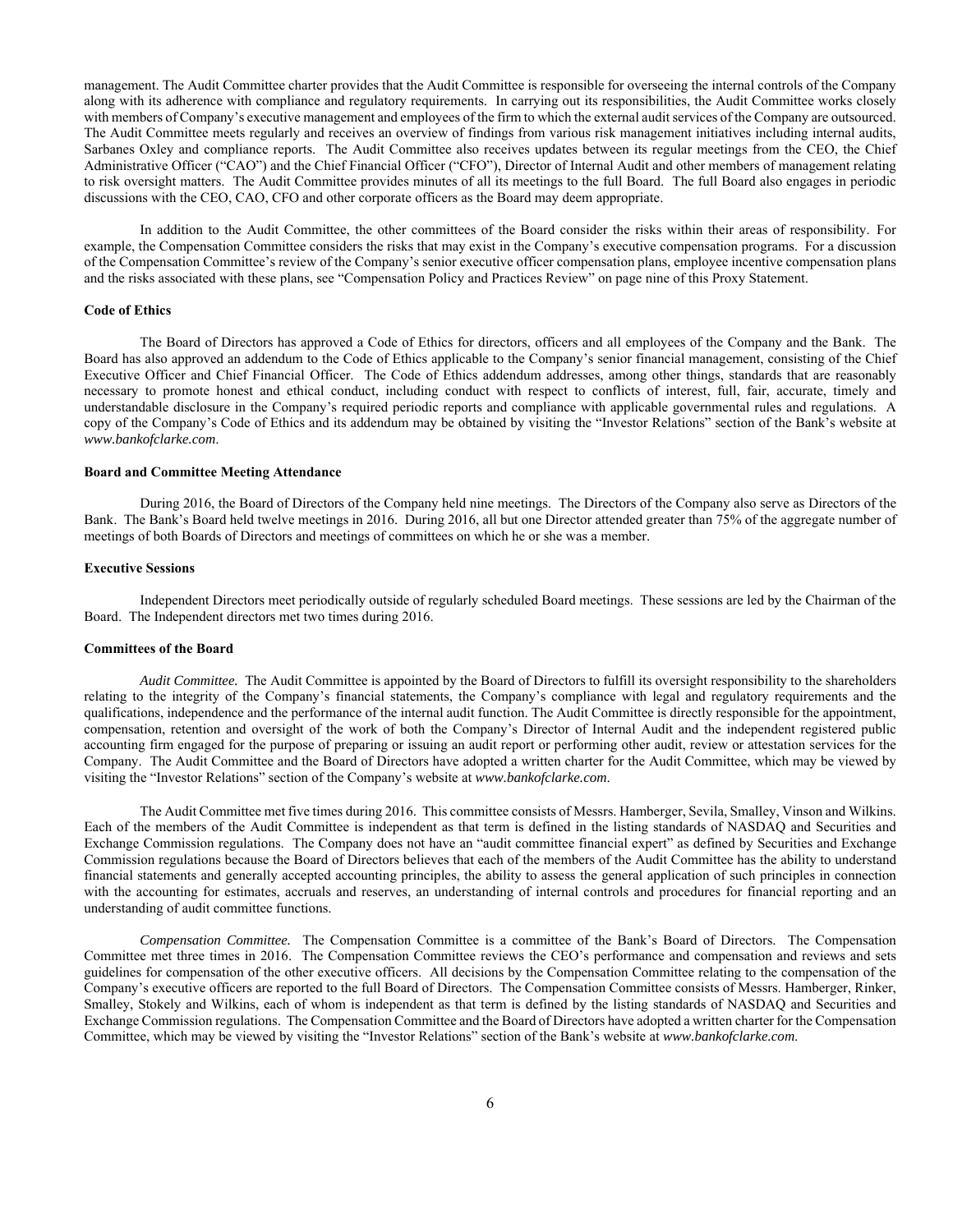*Nominating/Corporate Governance Committee.* The Nominating/Corporate Governance Committee is appointed by the Board of Directors. The Nominating/Corporate Governance Committee did not meet during 2016. The Nominating/Corporate Governance Committee consists of Messrs. Byrd, Gilpin, and Sevila, each of whom is independent as that term is defined in the listing standards of NASDAQ. The purpose of this committee is to recommend individuals for election to the Board of Directors in accordance with the Company's Articles of Incorporation and Bylaws and oversee the corporate governance practices of the Company. The Nominating/Governance Committee and the Board of Directors have adopted a written charter for the Nominating/Corporate Governance Committee, which may be viewed by visiting the "Investor Relations" section of the Bank's website at *www.bankofclarke.com*.

 In identifying potential nominees, the Nominating/Corporate Governance Committee takes into account such factors as it deems appropriate, including the current composition of the Board, the range of talents, experiences and skills that would best complement those that are already represented on the Board, the balance of management and independent Directors and the need for specialized expertise. The Board considers candidates for Board membership suggested by its members and management, and the Board will also consider candidates suggested informally by a shareholder of the Company.

 The Nominating/Corporate Governance Committee considers, at a minimum, the following factors for potential new Directors or the continued service of existing Directors:

- the ability of the prospective nominee to represent the interests of the shareholders of the Company;
- the prospective nominee's standards of integrity, commitment and independence of thought and judgment;
- the prospective nominee's ability to dedicate sufficient time, energy and attention to the diligent performance of his or her duties, including the prospective nominee's service on other public company boards; and
- the extent to which the prospective nominee contributes to the range of talent, skill and expertise that represents a diversity of background appropriate for the Board.

 The process used for selecting new candidates for the Board of Directors involves identifying the need to add a new member with specific qualifications or to fill a vacancy. The Chairman of the Nominating/Corporate Governance Committee will initiate a search, which may involve seeking input from Board members and senior management, and considering any candidates recommended by shareholders. A list of candidates which satisfy certain criteria and otherwise qualify for membership is presented to the Nominating/Corporate Governance Committee. The Chairman of the Board, along with the President and Chief Executive Officer, conducts interviews with preferred candidates from the list. Afterwards, the Nominating/Corporate Governance Committee meets to conduct further interviews of preferred candidates, if necessary, and to recommend final candidates for approval by the full Board of Directors.

 Shareholders entitled to vote for the election of directors may submit candidates for formal consideration by the Company in connection with an Annual Meeting if timely written notice is received, in proper form, for each such recommended Director nominee. If the notice is not timely and in proper form, the nominee will not be considered by the Company. To be timely for the 2018 Annual Meeting, the notice must be received within the time frame set forth in the section titled "Shareholder Proposals for the 2018 Annual Meeting" within this Proxy Statement. To be in proper form, the notice must include each nominee's written consent to be named as a nominee and to serve, if elected, and information about the shareholder making the nomination and the person nominated for election.

#### **Annual Meeting Attendance**

The Company has not adopted a formal policy on Director Attendance at its Annual Meeting, although all Directors are encouraged to attend and historically most have done so. All Directors attended the Company's 2016 Annual Meeting.

## **Shareholder Communication**

 Shareholders and other interested parties may communicate with all members or any member of the Board of Directors by addressing correspondence to "Board of Directors" or to the individual Director. Such correspondence should be addressed to the Secretary of the Company, P.O. Box 391, Berryville, Virginia 22611. All communications so addressed will be forwarded promptly, without screening, to the Chairman of the Board of Directors (in the case of correspondence addressed to "Board of Directors") or to the individual Director.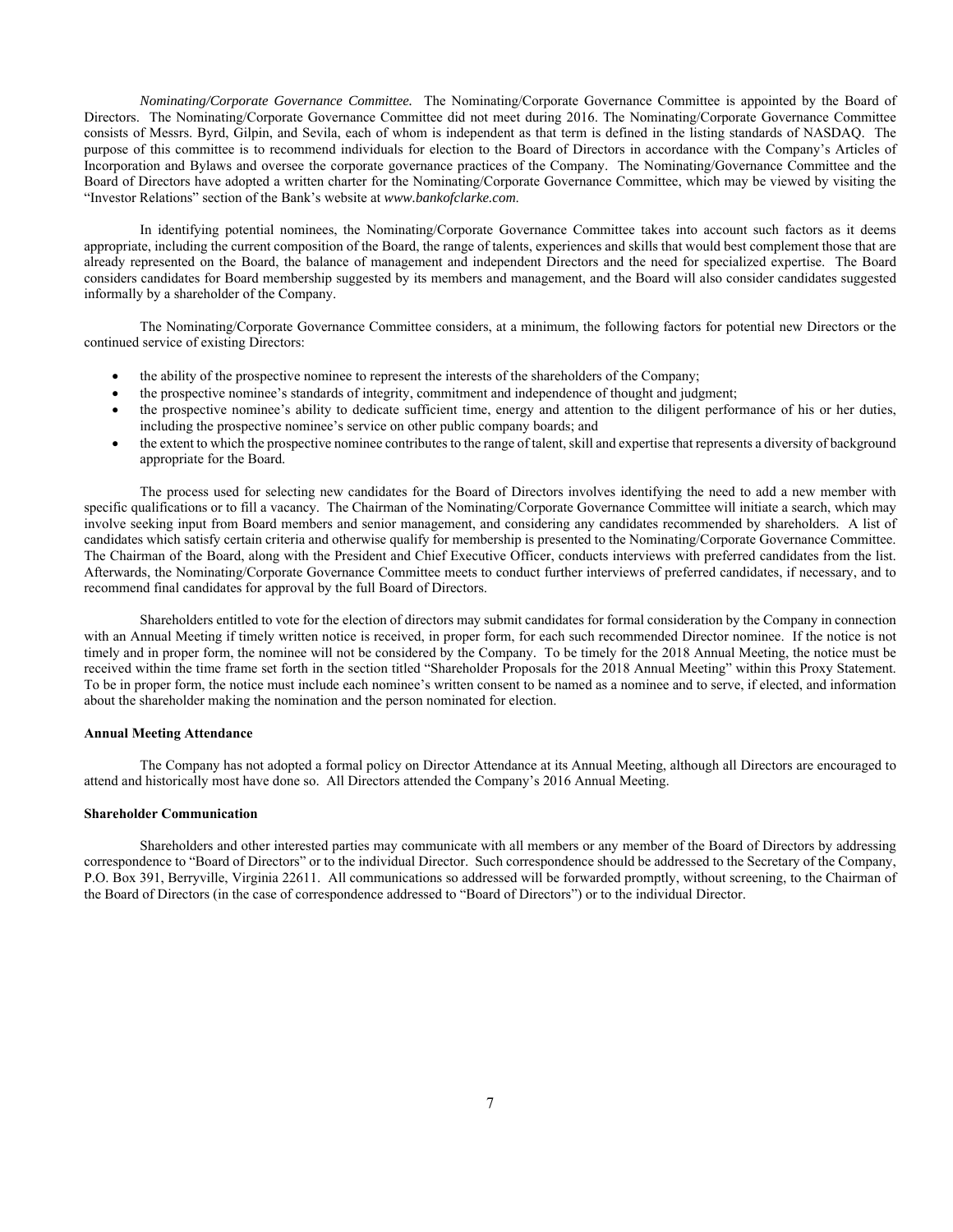#### **Director Compensation**

 $\mathcal{L}_\text{max}$  , where  $\mathcal{L}_\text{max}$  , we have the set of  $\mathcal{L}_\text{max}$ 

 The following table provides compensation information for the year ended December 31, 2016 for each non-employee director of the Company's Board of Directors:

**Director Compensation Table** 

|                        | <b>Fiscal Year 2016</b>               |                                      |              |
|------------------------|---------------------------------------|--------------------------------------|--------------|
| Name $(1)$             | Fees Earned<br>or Paid in Cash<br>(S) | <b>Stock Awards</b><br>$($ \$) $(2)$ | Total<br>(S) |
| Thomas T. Byrd         | 14,200                                | 11,605                               | 25,805       |
| Thomas T. Gilpin       | 21,700                                | 11,605                               | 33,305       |
| Mary Bruce Glaize      | 12.800                                | 11,605                               | 24,405       |
| Scott M. Hamberger     | 10,900                                | 11,605                               | 22,505       |
| Douglas C. Rinker      | 13,500                                | 11,605                               | 25,105       |
| Robert E. Sevila       | 11,700                                | 11,605                               | 23,305       |
| Robert W. Smalley, Jr. | 13,400                                | 11,605                               | 25,005       |
| John D. Stokely, Jr.   | 15,200                                | 11,605                               | 26,805       |
| Randall G. Vinson      | 12,100                                | 11,605                               | 23,705       |
| James R. Wilkins, Jr.  | 13,600                                | 11,605                               | 25,205       |

(1) John R. Milleson, the Company's President and Chief Executive Officer is not included in this table as he receives no compensation for his services as a director. The compensation received by Mr. Milleson as an employee is shown in the Summary Compensation Table on page 12.

(2) The amounts in this column reflect the aggregate grant date fair value of the awards computed in accordance with the Financial Accounting Standards Board's Accounting Standards Codification Topic 718, Compensation – Stock Compensation (formerly FASB 123R, Share–Based Payment). The grant date fair value for these stock awards of \$23.21 per share was based on the closing sales price of the Company's common stock on the grant date (June 15, 2016). At December 31, 2016, each non-employee director had no shares of restricted stock outstanding. During 2016, each director received 500 shares of restricted stock in June, which vested in December.

The Compensation Committee evaluates the compensation of the Directors annually. The Compensation Committee relies primarily on information regarding the director compensation of similar financial institutions. Based on this evaluation, the Compensation Committee recommends changes in compensation to the Board of Directors for approval. During 2016, the Compensation Committee recommended no changes be made in director stock compensation.

Non-employee members of the Board of Directors each receive an annual retainer and \$500 per Board meeting attended for service as a member of the Bank's Board of Directors. During 2016, the Chairman of the Board's retainer was \$10,000 and other directors' retainer was \$5,000. Members of the Audit Committee and Compensation Committee received \$300 per meeting attended. Members of all other Bank committees received \$100 per meeting attended during 2016. In addition to cash compensation, non-employee members of the Board of Directors receive stock awards in accordance with the Company's Stock Incentive Plan, as disclosed in the footnotes of the table above.

## **Certain Relationships and Related Transactions**

 The Company, through its subsidiary Bank, grants loans to and accepts deposits from its directors, principal officers and related parties of such persons during the ordinary course of business. Loans are granted on the same terms, including interest rates and collateral, as those prevailing at the time for comparable transactions with other customers not related to the Company and do not involve more than the normal risk of collectibility or present other unfavorable features. The aggregate balance of loans to directors, principal officers and their related parties was \$4,686,789 at December 31, 2016. Deposits are accepted on the same terms, including interest rates, as those prevailing at the time for comparable transactions with other customers. The aggregate balance of deposits from directors, principal officers and their related parties was \$15,649,839 at December 31, 2016.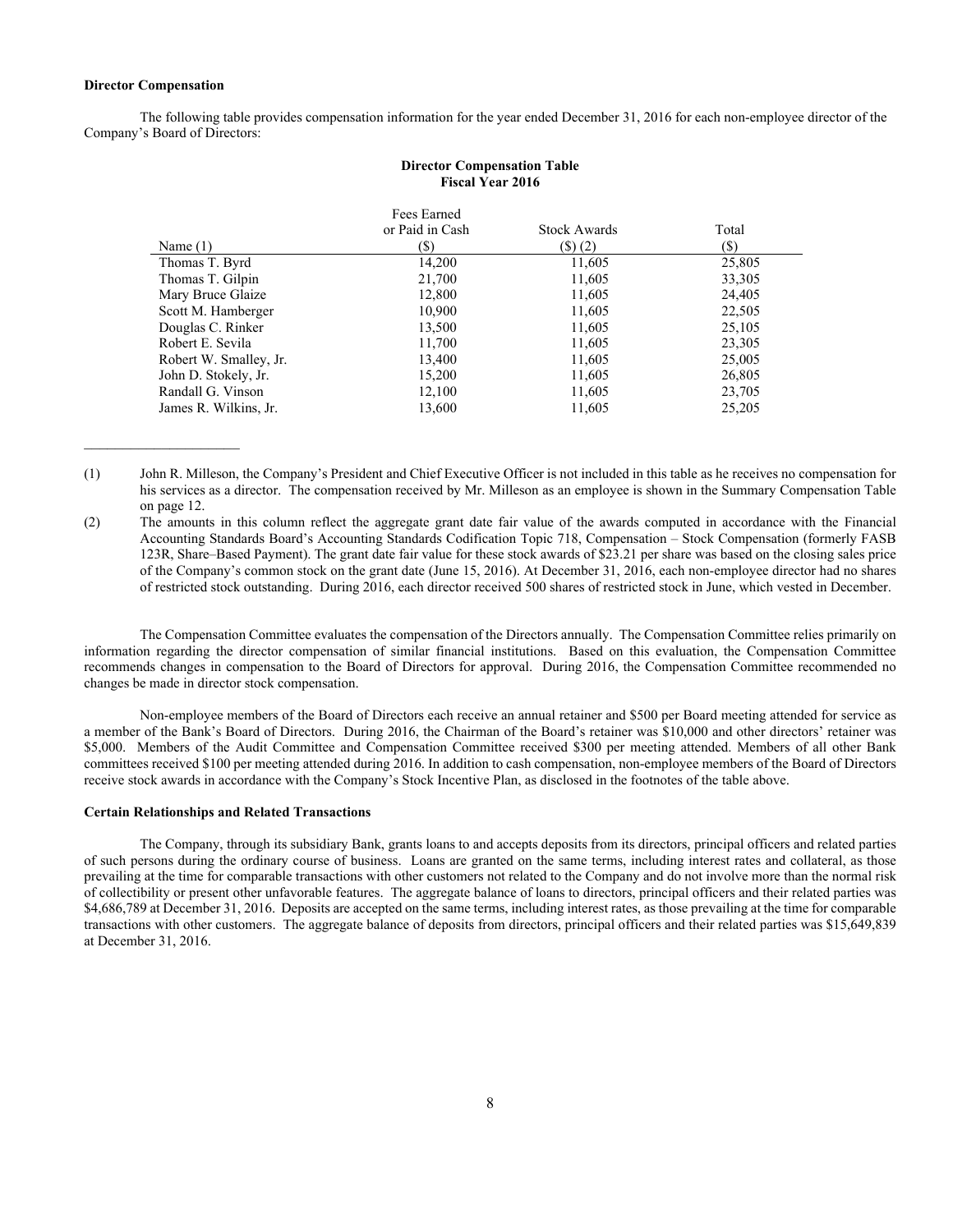The Company has not adopted a formal policy that covers the review and approval of related person transactions by the Board of Directors. The Board, however, does review all such transactions that are proposed to it for approval. During such a review, the Board will consider, among other things, the related person's relationship to the Company, the facts and circumstances of the proposed transaction, the aggregate dollar amount of the transaction, the related person's relationship to the transaction and any other material information. The Audit Committee of the Board also has the responsibility to review significant conflicts of interest involving directors or executive officers.

In addition, any extensions of credit to directors and officers are required to be on substantially the same terms as comparable transactions to non-related parties at the time of the extension of credit, pursuant to Regulation O – Loans to Executive Officers, Directors and Principal Shareholders of Member Banks of the banking regulations applicable to us.

#### **Compensation Policy and Practices Review**

The Compensation Committee has authority over the selection, use, and retention of any compensation consultant or any other experts engaged to assist the Committee in discharging its responsibilities. During 2016, the Committee engaged Pearl Meyer and Partners, LLC (PM) to act as consultant and independent advisor to the Committee. PM assisted the Committee in reviewing compensation strategy and recommending changes to the Company's peer group, as well as selecting and reviewing compensation and performance data for a peer group of comparable, community financial institutions. PM also aided with conducting assessments of compensation policy, plans, practices to address reporting requirements, long term incentive grant determinations, risk assessment of compensation, and provided periodic updates on regulatory and reporting requirement changes related to compensation. In the capacity as advisor to the Compensation Committee, PM worked directly for the Committee and periodically met with Committee Chair without the presence of Company management. PM did not provide any consulting services to the Corporation other than in connection with executive compensation. As a result of the above noted actions, the Committee found that the Company's compensation policies, plans and practices do not encourage unnecessary or unreasonable risk-taking and do not give rise to risks that are reasonably likely to have a material adverse effect on the Company.

# **EXECUTIVE COMPENSATION**

*General.* The Compensation Committee of the Bank's Board of Directors reviews the salary and other compensation of executive officers, including the named executive officers, and provides oversight of the compensation programs. The Compensation Committee consists entirely of non-employee, independent members of the Board of Directors and operates under a written charter approved by the Board of Directors. All recommendations from the Compensation Committee regarding the compensation of executive officers are approved by the Board of Directors.

 *Management Say on Pay Vote Results for 2016.* At the Company's 2016 Annual Meeting of Shareholders, approximately 98% of the shares voted on the "say on pay" proposal approved the compensation paid to the Company's named executive officers. The Compensation Committee believes that the shareholder vote confirms the philosophy and objective of linking our executive compensation to our operating objectives and the enhancement of shareholder value. This level of shareholder support is viewed as an affirmation of the Company's current pay practices, and as a result, no significant changes were made to our pay practices. The Compensation Committee will continue to consider the outcome of the Company's say on pay votes when making future compensation decisions for the named executive officers.

The Committee evaluates the appropriateness and competitiveness of the Company's total compensation program in light of shareholder feedback generally and to ensure the Company's executive compensation program represents the best interests of shareholders. The Committee is committed to performing a thorough assessment and making changes as deemed necessary to attract and retain the highest quality talent, to reward for achieving the Company's objectives, and to align with the best interests of the Company and its shareholders.

 At the Company's 2013 Annual Meeting of Shareholders, the shareholders voted on the frequency with which their advisory vote should be held in the future – every one, two or three years. Consistent with shareholders voting, the Company will follow a three-year cycle, and shareholders will be asked to vote on a "say on pay" proposal again in 2019.

*Objectives of the Compensation Program.* The primary objective of the executive compensation program is to attract and retain highly skilled and motivated executive officers who will manage the company in a manner to promote its growth and profitability and to advance the interest of its shareholders. Additional objectives of our executive compensation program are the following:

- align executive pay with shareholders' interests;
- recognize individual initiative and achievements; and
- unite the entire executive management team to a common objective.

*Executive Compensation Principles.* The executive compensation program generally consists of base salaries, annual cash incentive payments in the form of annual bonuses and long-term equity incentives in the form of stock awards. These components of executive compensation are used together to strike an appropriate balance between cash and stock compensation and between short-term and long-term incentives. We expect a portion of an executive officer's total compensation to be tied both to the Company's annual and long-term performance as well as to the creation of shareholder value. In particular, we believe that short-term annual cash incentive compensation should be tied directly to both company performance and individual performance for the fiscal year. In contrast, we believe that the value of long-term incentive compensation should be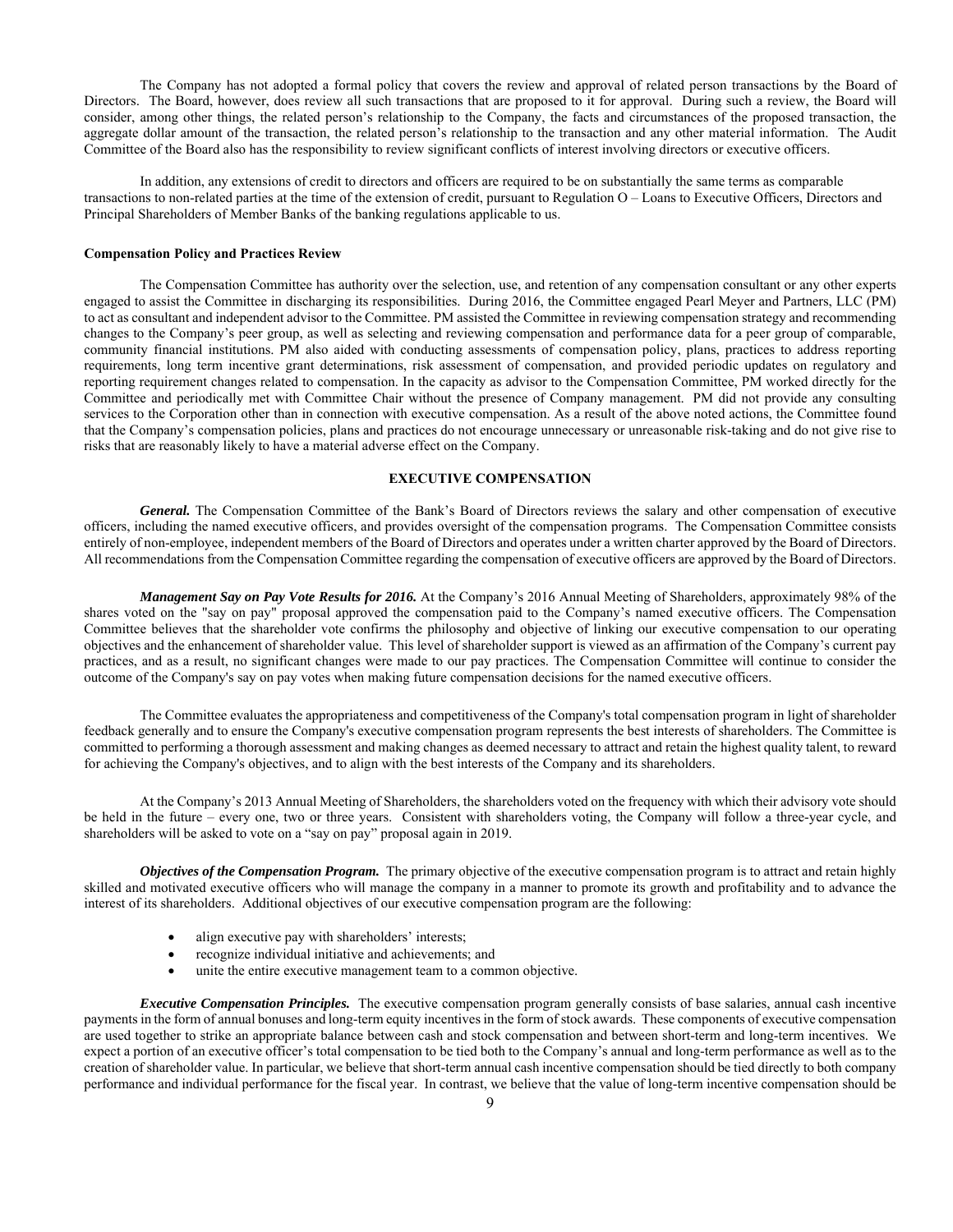tied directly to long-term company performance and an increase in shareholder value. Under the program, performance above targeted standards results in increased total compensation, and performance below targeted standards results in decreased total compensation.

We differentiate compensation to executive officers based on the principle that total compensation should increase with an executive officer's position and responsibility. Executive officers with greater roles and responsibilities associated with achieving performance targets should receive a lesser proportion of the reward if those targets are not achieved and should receive a greater proportion of the reward if those targets are met or surpassed. In addition, as an executive officer's position and responsibility increases, the use of long-term incentive compensation should increase where executive officers have the greatest influence on strategic performance over time.

*How Executive Pay Levels are Determined.* The Compensation Committee reviews the executive compensation program and its elements annually. In determining the compensation of the executive officers, the Committee evaluates total overall compensation, as well as the mix of salary, cash bonus incentives and equity incentives, using a number of factors including the following:

- the Company's financial and operating performance, measured by attainment of specific strategic objectives and operating results;
- the duties, responsibilities and performance of each executive officer;
- historical cash and equity compensation levels; and
- comparative industry market data to assess compensation competitiveness.

With respect to comparative industry data, the Compensation Committee reviews executive salaries and evaluates compensation structures and the financial performance of comparable companies in a designated peer group established by the Compensation Committee. The peer group used for comparison purposes is primarily comprised of public companies in the banking industry that are similar in size with similar market capitalizations and other characteristics. In 2016, the Compensation Committee selected 21 companies for analysis of their financial performance and compensation structures. The financial metrics used by the Compensation Committee to evaluate the Company's performance and the performance of peer companies included return on assets, return on equity, efficiency, asset quality and net interest margin. The companies included in the peer group for 2016 were:

| Bank of the James Financial Group, Inc. | <b>First National Corporation</b> | Old Point Financial Corporation             |
|-----------------------------------------|-----------------------------------|---------------------------------------------|
| Carolina Bank Holdings, Inc.            | First South Bancorp, Inc.         | Peoples Bancorp of North Carolina, Inc.     |
| Carolina Trust Bank                     | First West Virginia Bancorp, Inc. | Select Bancorp, Inc.                        |
| Cordia Bancorp Inc.                     | Glen Burnie Bancorp               | Shore Bancshares, Inc.                      |
| F & M Bank Corp.                        | Howard Bancorp, Inc.              | Southern National Bancorp of Virginia, Inc. |
| Fauquier Bankshares, Inc.               | Live Oak Bancshares, Inc.         | Village Bank and Trust Financial Corp.      |
| First Capital Bancorp, Inc.             | Middleburg Financial Corporation  | Xenith Bankshares, Inc.                     |

*Components of Executive Compensation.* The components of the executive compensation program included base annual salary, annual cash incentive payments in the form of bonuses and long-term incentives through equity compensation under the Company's Stock Incentive Plan. The Company provides retirement benefits through a 401(k) savings plan. The Company also provides health and welfare benefits that include participation in health, dental and vision plans and various insurance plans, including disability and life insurance.

Each of the components of executive compensation is designed to reward and provide incentives to executive officers consistent with the Company's overall policies and principles on executive compensation. These components and the rationale and methodology for each are described below. Specific information on the amounts and types of compensation earned by the named executive officers during 2016 can be found in the "Summary Compensation Table" and other tables and narrative disclosures following this discussion.

Base Salary: The Company's philosophy regarding base salary is to provide reasonable current income to the named executive officers in amounts that will attract and retain individuals with a broad, proven track record of performance.

The base salary for the President and Chief Executive Officer of the Company is approved by the Board of Directors, excluding the President and Chief Executive Officer, based on the recommendation of the Compensation Committee. In making this determination for 2016, the Compensation Committee evaluated the performance of the President and Chief Executive Officer based on the Company's financial performance, achievements in implementing the Company's long-term strategy, and the personal observations of the Chief Executive Officer's performance by the members of the Board of Directors. No particular weight was given to any particular aspects of the performance of the Chief Executive Officer.

Base salaries for executive officers other than the President and Chief Executive Officer are approved by the Compensation Committee based on the recommendation of the President and Chief Executive Officer. In making base salary determinations for 2016, the President and Chief Executive Officer evaluated the performance of the executive officers based on the Company's financial performance, achievements in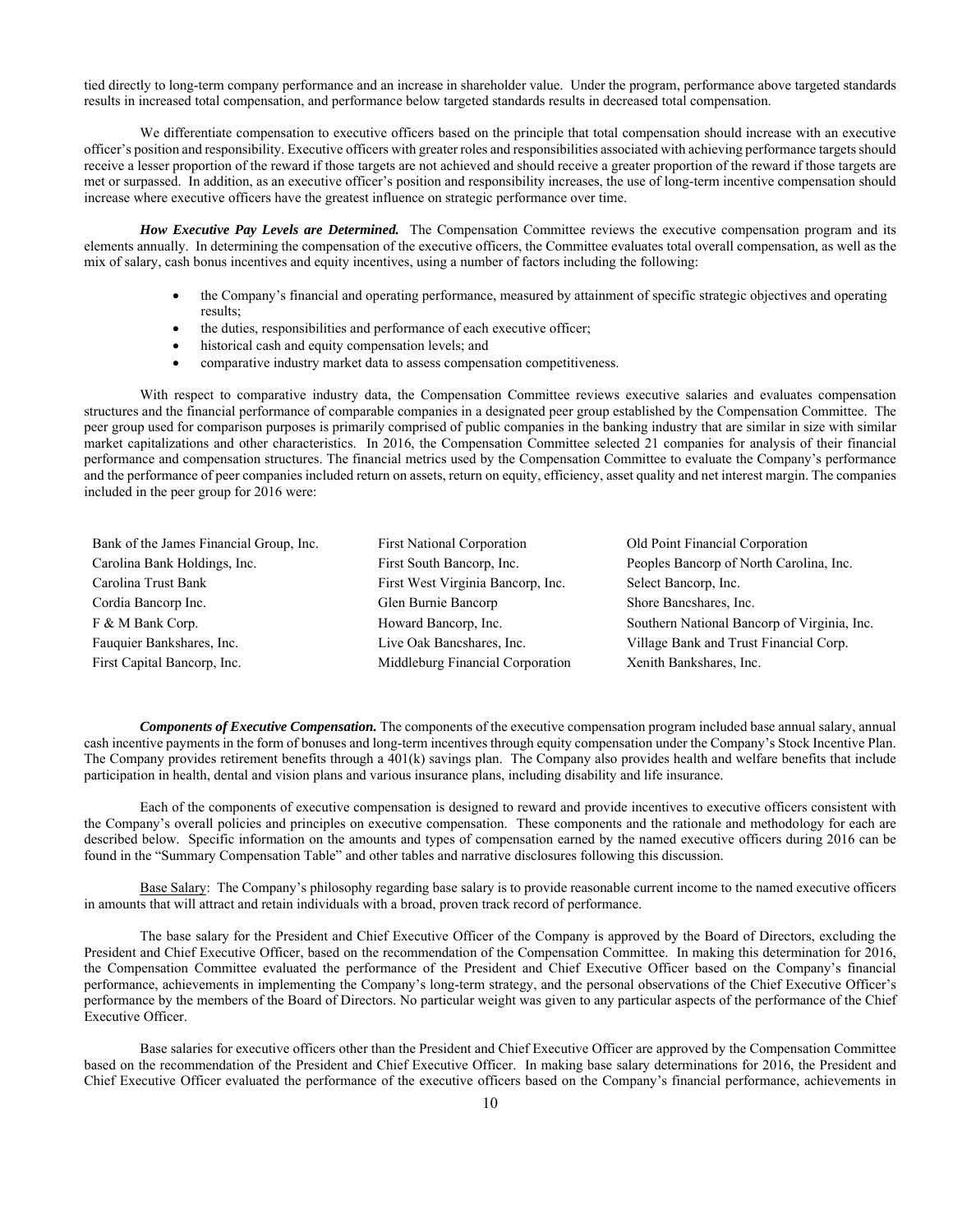implementing the Company's long-term strategy, and the personal observations of the executive officers' performance by the Chief Executive Officer. The President and Chief Executive Officer also reviews the salary survey prepared by the Virginia Bankers Association. No particular weight was given to any particular aspects of the performance of the executive officers.

Annual Incentive Bonus: In 2016, the Compensation Committee approved performance metrics under our Management Incentive Plan (MIP), which sets the target level of executive cash incentives as a percentage of base salary, as further described below, at December 31, 2016. Each of the named executive officers participates in the Management Incentive Plan.

Executive officers currently have the opportunity to earn an annual incentive award up to a predetermined percentage of total base salary determined by achievement of the Company's operating or consolidated performance goals. In addition to promoting the achievement of corporate performance goals, the incentive awards are designed to align the interests of executive management with those of shareholders in managing a profitable and sound institution.

In 2016, the MIP was designed to provide incentives that would be reasonable in relation to the payment of base salaries and overall compensation to executive officers, to be competitive with market and peer group incentive practices, and to provide executive officers the opportunity to earn above-target incentives for above-target performance. Consistent with the design goals of our MIP, the Compensation Committee determined that 2016 incentive opportunities for the named executive officers should be targeted at approximately 15% of base salary for the President and CEO, 12% of base salary for the Vice President and Secretary-Treasurer and 10% of base salary for the Vice President and CFO. The incentive payout scale, depending on actual results versus target, is shown in the following table extracted from our 2016 Management Incentive Plan.

## **Award Leverage Schedule: President and CEO**

| Percent of all Corporate Measures of Performance | Percent of Base Salary   |
|--------------------------------------------------|--------------------------|
| $12.5\%$                                         | 30%                      |
| $100\% - 124\%$                                  | 15%                      |
| $85% - 99%$                                      | 10%                      |
| $< 85\%$                                         | $\overline{\phantom{0}}$ |

## **Award Leverage Schedule: Vice President and Secretary- Treasurer**

| Percent of all Corporate Measures of Performance | Percent of Base Salary   |
|--------------------------------------------------|--------------------------|
| 125%                                             | 25%                      |
| $100\% - 124\%$                                  | 12%                      |
| $85% - 99%$                                      | 8%                       |
| $<$ 85%                                          | $\overline{\phantom{0}}$ |

# **Award Leverage Schedule: Vice President and CFO**

| Percent of all Corporate Measures of Performance | Percent of Base Salary   |
|--------------------------------------------------|--------------------------|
| $12.5\%$                                         | 20%                      |
| $100\% - 124\%$                                  | 10%                      |
| $85% - 99%$                                      | $7\%$                    |
| $< 85\%$                                         | $\overline{\phantom{0}}$ |

As shown above, awards are increased when performance exceeds performance targets, and awards are decreased when performance falls below performance targets. Results that fall below a preset threshold result in no incentives being awarded. Ultimately, all incentive awards under the 2016 Management Incentive Plan are at the discretion of the Compensation Committee. Based on discussion with executive management, the Compensation Committee approved the plan performance objectives and the award formula or matrix by which all awards under the 2016 Management Incentive Plan were calculated. Performance measures were selected based on our most important priorities for 2016. The Committee approved a weight for each performance measure to indicate its relative importance and the percent of overall incentives that could be earned for that particular performance measure.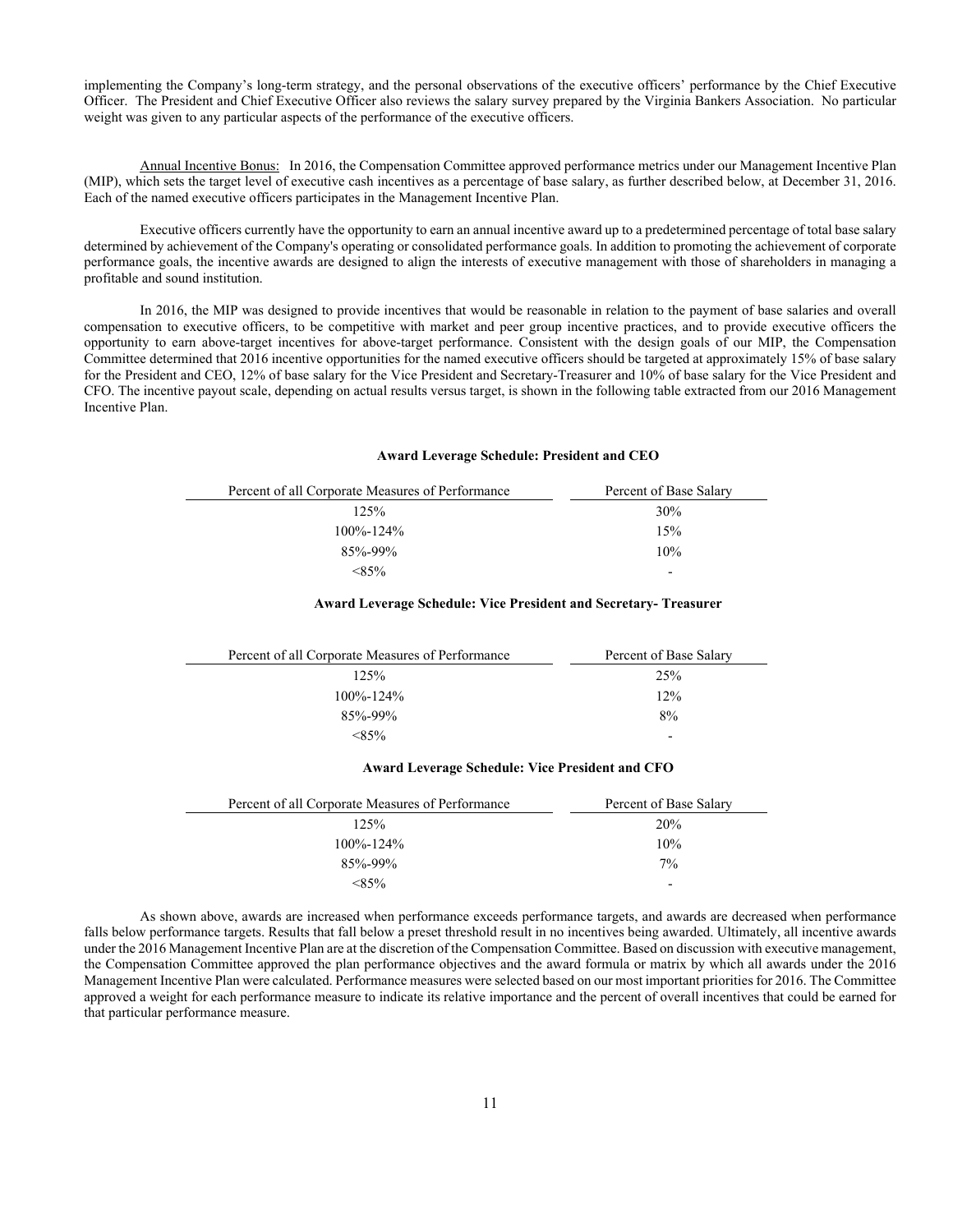#### **Award Percentages and Performance Measure Weightings**

| Participant                            | Net Income | Efficiency | Net Loan Growth |
|----------------------------------------|------------|------------|-----------------|
| President & CEO                        | 50%        | 25%        | 25%             |
| Vice President & Secretary - Treasurer | 50%        | 25%        | 25%             |
| Vice President & CFO                   | 50%        | 25%        | 25%             |

As shown above, the financial and operating targets approved by the Compensation Committee for the 2016 Management Incentive Plan were net income, efficiency and net loan growth. For 2016, the Committee approved the following target performance levels: Net Income of \$5.3 million, efficiency ratio of 71.89% and net loan growth of \$50.0 million. For 2016, the Company's actual results were as follows: Net Income of \$6.4 million, efficiency ratio of 70.30% and net loan growth of \$21.9 million. Actual results for all three objectives averaged approximately 89% of target. The President and CEO received an incentive award equal to 11.25% of his base salary, the Vice President and Secretary – Treasurer received an incentive award equal to 9.00% of his base salary and the Vice President and CFO received an incentive award equal to 7.50% of her base salary. The 2016 incentive award payments to each executive officer are disclosed in the "Summary Compensation Table" below.

Equity Compensation: The Compensation Committee may provide equity compensation to executive officers through long-term stock awards pursuant to the 2014 Stock Incentive Plan. Equity compensation has been made to executive officers in the form of restricted stock, which is both time and performance based. The time based shares vest over a three year period whereby the executive receives one-third of the shares on the anniversary of the grant date if that executive is employed on the anniversary date. The goal of the Compensation Committee in granting equity compensation is to directly link an executive's compensation opportunities with shareholder value creation. The multi-year vesting of stock awards focuses executive officers on consistent long-term growth in shareholder value and requires executive officers to remain employed for extended periods to receive the full benefit of the awards.

The performance based shares granted in 2016 vest over a one-year period whereby the executive may receive a portion or all the shares on the one-year anniversary of the grant date depending upon the Company's overall ranking in the Banks Street Partners, LLC Rank the Banks Report of seventy-nine Virginia banks, provided that the executive is employed on the anniversary date. The factors considered in the overall ranking of the Banks Street Partners, LLC Rank the Banks are net interest margin, noninterest income, total overhead, asset quality and return on average equity. The Company must achieve an overall ranking of at least forty-seven (47) for executives to receive the minimum vesting level of 50.00% of awarded performance shares. The Company must achieve a rank of eight (8) or better for the fiscal year of the vesting period for the executive to receive all of the eligible performance based shares granted during 2016. The Company's final ranking in the Rank the Banks Report was twenty-two (22), resulting in the executives receiving eighty-two percent of the eligible performance based shares granted during 2016.

On January 4, 2016, the Compensation Committee awarded restricted stock grants and performance vested shares to the executive officers. The total amount of stock awards was set based on the executive's position. The Compensation Committee determined that these stock awards should be split between time and performance based shares, but that more time-based shares should be awarded than performance based to encourage long-term growth in shareholder value.

Retirement and Other Benefits: The Company provides additional compensation to the named executive officers through various plans which are also available to some or all of the employees. The Compensation Committee oversees these plans and the Compensation Committee considers these plans when reviewing a named executive officer's total annual compensation and when determining the annual and long-term compensation components described above. These plans are described below.

#### *Pension Plan*

Effective December 31, 2006, the pension plan was amended and frozen so that no further benefits will accrue under the plan and no additional employees may become participants. The pension plan was terminated effective September 30, 2011 and after receiving final approval from the Internal Revenue Service, distributions in the form of lump-sum cash payments to plan participants, rollovers and purchasing annuity contracts were completed on December 19, 2011.

#### *Employee 401(k) Savings and Stock Ownership Plan*

The Company sponsors a 401(k) savings plan under which eligible employees, including executive officers, may defer a portion of their salary on a pretax basis, subject to certain IRS limits. Each participant in this plan has the right to vote the shares of Common Stock allocated to his or her account. Prior to January 1, 2007, the Company matched 50 percent of employee contributions, on a maximum of six percent of salary deferred, with Company common stock or cash, as elected by each employee. In conjunction with amending the pension plan, the 401(k) plan was amended, effective January 1, 2007, to include a non-elective safe-harbor employer contribution and an age-weighted employer contribution. Each December 31st, qualifying employees will receive a non-elective safe-harbor contribution equal to three percent of their salary for that year. Also, each December 31st, qualifying employees will receive an additional contribution based on their age and years of service. The percentage of salary for the age-weighted contribution increases on both factors, age and years of service, with a minimum of one percent of salary and a maximum of ten percent of salary.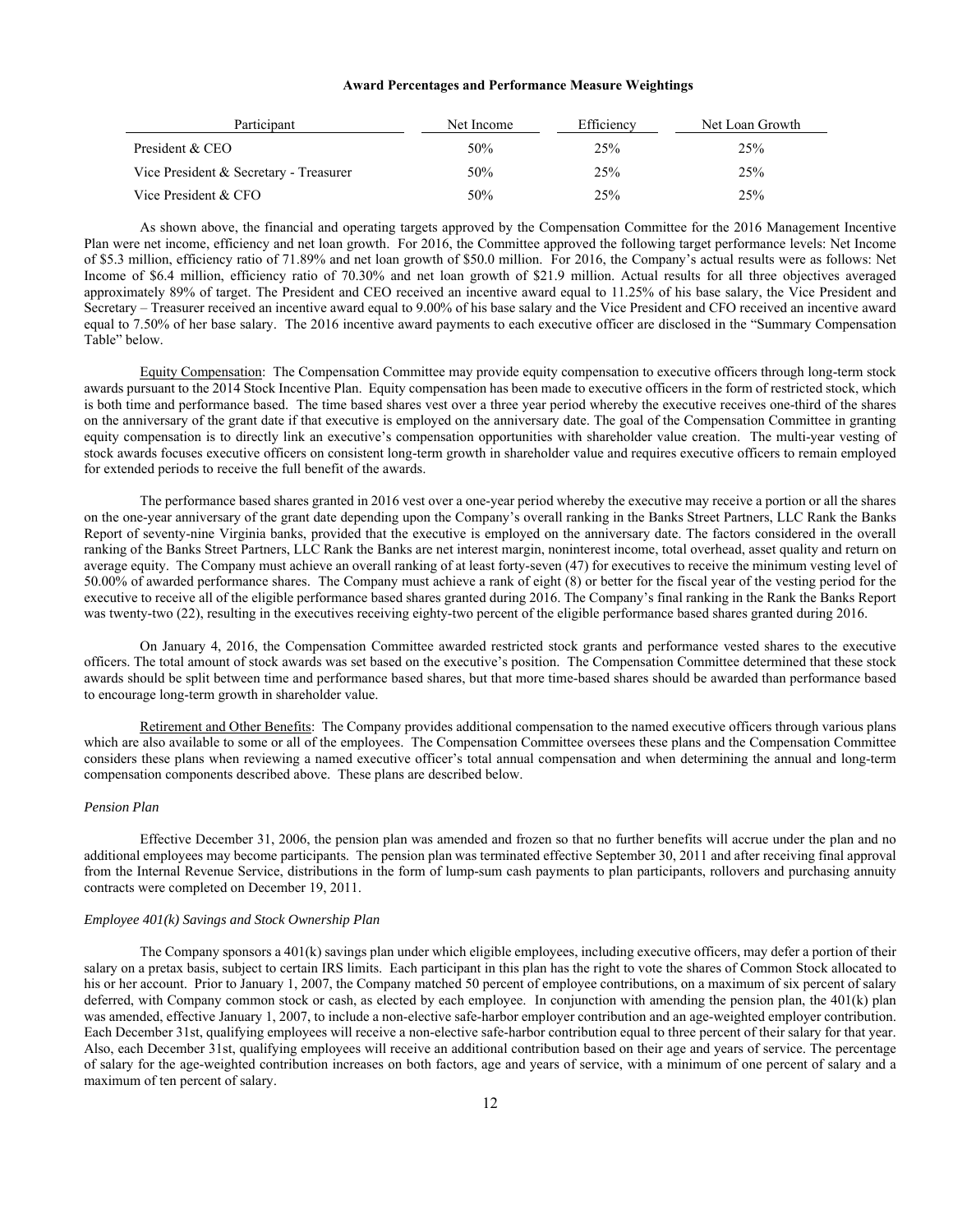In 2016, all executive officers participated in the 401(k) plan and each received all eligible matching contributions under the amended plan. The Company's contribution to this plan on behalf of each named executive is disclosed in the "Summary Compensation Table" below.

*Employment Agreements.* In order to retain and attract executive officers, the Company recognizes the need to enter into employment agreements with provisions for benefits in connection with a termination of employment. The Compensation Committee evaluates the potential payments to executive officers under various arrangements that provide for severance payments, including termination and change of control arrangements, in connection with its annual review of executive compensation.

A description of the terms of our severance plans, the specific circumstances that trigger payment of benefits, an estimate of benefits payable upon the occurrence of those triggering events and other information relating to such plans can be found under the captions of "Employment Agreements" and "Potential Payments upon Termination of Employment or Change-in-Control" below.

#### **Annual Compensation of Executive Officers**

 The following tables and discussion summarize the compensation earned during 2016 and 2015 by (1) the chief executive officer and (2) each of the two other most highly compensated executive officers who earned more than \$100,000 in total compensation for services rendered in all capacities during 2016.

#### **Summary Compensation Table**

|                          |      |         |                          |               | Non-          |               |         |
|--------------------------|------|---------|--------------------------|---------------|---------------|---------------|---------|
|                          |      |         |                          |               | Equity        |               |         |
|                          |      |         |                          |               | Incentive     |               |         |
|                          |      |         |                          |               | Plan          | All Other     |         |
|                          |      |         |                          | Stock         | Compen-       | Compen-       |         |
| Name and                 |      | Salary  | <b>Bonus</b>             | Awards        | sation        | sation        | Total   |
| Principal Position       | Year | $(\$)$  | $(\$)$                   | $($ \$) $(1)$ | $($ \$) $(2)$ | $($ \$) $(3)$ | $(\$)$  |
| John R. Milleson         | 2016 | 350,000 |                          | 61,800        | 39,375        | 43,483        | 494,658 |
| President and Chief      | 2015 | 330,000 | 29,000                   | 55,200        | 19,800        | 42,096        | 476,096 |
| <b>Executive Officer</b> |      |         |                          |               |               |               |         |
|                          |      |         |                          |               |               |               |         |
|                          |      |         |                          |               |               |               |         |
| James W. McCarty, Jr.    | 2016 | 240,000 | $\overline{\phantom{a}}$ | 43,775        | 21,600        | 34,935        | 340,310 |
| Vice President and       | 2015 | 240,000 | ۰                        | 39,100        | 14,400        | 34,784        | 328,284 |
| Secretary-Treasurer      |      |         |                          |               |               |               |         |
|                          |      |         |                          |               |               |               |         |
|                          |      |         |                          |               |               |               |         |
| Kathleen J. Chappell     | 2016 | 192,000 | -                        | 32,188        | 14,400        | 24,068        | 262,656 |
| Vice President and       | 2015 | 180,000 | $\overline{\phantom{a}}$ | 28,750        | 10,800        | 22,438        | 241,988 |
| Chief Financial Officer  |      |         |                          |               |               |               |         |

<sup>(1)</sup> The amounts reported reflect the aggregate grant date fair value of the awards computed in accordance with the Financial Accounting Standards Board's Accounting Standards Codification Topic 718, Compensation – Stock Compensation (formerly FASB 123R Share– Based Payment*)*. This presentation replaces the dollar amount recognized for financial statements purposes and has been reflected for all fiscal years presented. Stock awards consist of both restricted and performance-based awards. Performance-based awards in the above table assume the probable outcome of performance conditions is equal to the maximum potential value of the awards. For valuation and discussion of assumptions related to stock and option awards, please refer to Note 11 to the Company's audited financial statements for the fiscal year ended December 31, 2016, included in the Company's Annual Report on Form 10-K filed with the Securities and Exchange Commission on March 29, 2017.

The amounts in this column are detailed in the table titled "All Other Compensation" below.

<sup>(2)</sup> This column represents bonus amounts earned under the Company's Management Incentive Plan for achievements relating to Company performance and is discussed in further detail on page 11 under the heading "Annual Incentive Bonus". A bonus of 6.0% was paid for 2015. Based on the attainment of Company performance goals, the payout, as a percentage of base salary, for 2016 incentive plan was 11.25% for the President and CEO, 9.0% for the Vice President and Secretary-Treasurer and 7.5% for the Vice President and CFO.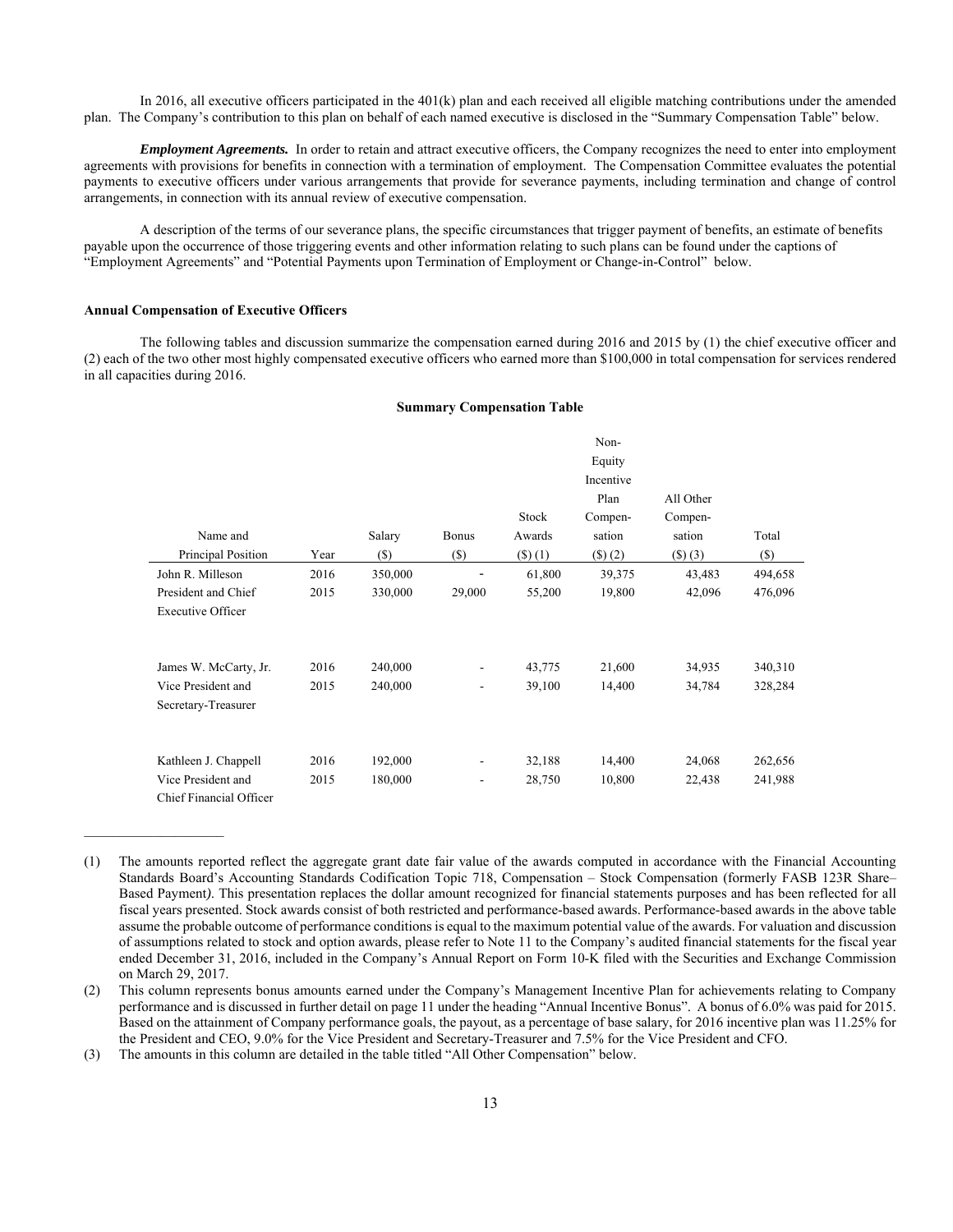The Company has entered into employment agreements with Mr. Milleson, Mr. McCarty and Mrs. Chappell as described below in the "Employment Agreements" section. All compensation paid to the named executive officers is determined as described above in the "Compensation Discussion and Analysis" section.

|                       | 401(k)<br>Company | Life<br>Insurance | Restricted<br><b>Stock</b> |        |
|-----------------------|-------------------|-------------------|----------------------------|--------|
|                       | Contributions     | Premiums          | Dividends                  | Total  |
| Name                  | S)                | $($ \$) $(1)$     | $($ \$) $(2)$              | (S)    |
| John R. Milleson      | 38,902            | 1,745             | 2,836                      | 43,483 |
| James W. McCarty, Jr. | 31,200            | 1,261             | 2,474                      | 34,935 |
| Kathleen J. Chappell  | 21,120            | 946               | 2,002                      | 24,068 |

(1) The amounts in this column represent the annual premium of group term life insurance with a death benefit equal to three times annual compensation, which the Bank provides to all employees.

(2) The amounts in this column represent dividends received during 2016 on unvested shares of restricted stock. Under the Company's Stock Incentive Plan, holders are entitled to dividends from the grant date through the vesting period.

# **Employment Agreements**

The Company entered into employment agreements with John R. Milleson and James W. McCarty, Jr., effective January 1, 2004. Both agreements were amended and restated on December 31, 2008. The agreements automatically renew and are extended by one year on a daily basis. Both Mr. Milleson's and Mr. McCarty's agreements provide for the termination of employment by the Company without "cause" and the resignation of the executive for "good reason" (as those terms are defined in the Agreement). Under either of these circumstances, the agreements will entitle Mr. Milleson and Mr. McCarty to (i) monthly payments equal to one-twelfth of their annual base salary for the remainder of the then current term of the Agreement, (ii) a payment in cash equal to the greater of their highest cash bonus in any of the three fiscal years before the year in which termination occurs and the amount of cash bonus that they were designated to receive under the Company's annual incentive plan, (iii) the continued benefit to them for the remainder of the then current term of the Agreement of all employee benefit plans and programs or arrangements in which they were entitled to participate prior to their termination and (iv) reasonable out-placement services paid by the Company up to an amount that does not exceed 10% of annual base salary. Mr. Milleson and Mr. McCarty will not be entitled to any compensation or other benefits under the agreement if employment is terminated for cause. If they are terminated without cause or resign for good reason within one year following a "change of control" (as defined in the Agreement), they will receive an amount equal to 299% of their average total compensation over the most recent five calendar year period of their employment with the Company prior to the change in control (subject to reduction to the extent that such payment constitutes an "excess parachute payment" under the Internal Revenue Code of 1986, as amended). The agreement also contains covenants relating to non-competition and non-solicitation, each for a period of 12 months following the last day of employment, and covenants relating to confidentiality and nondisclosure.

An employment agreement with Kathleen J. Chappell became effective April 17, 2013. Following its initial term, this agreement automatically extends by one year on December 31st of each year. Mrs. Chappell's agreement provides for the termination of employment by the Company without "cause" and the resignation of the executive for "good reason" (as those terms are defined in the Agreement). Under either of these circumstances, the agreement will entitle Mrs. Chappell to (i) monthly payments equal to annual base salary for the remainder of the then current term of the Agreement, (ii) a payment in cash equal to the greater of her highest cash bonus in any of the three fiscal years before the year in which termination occurs and the amount of cash bonus that she was designated to receive under the Company's annual incentive plan and (iii) the continued benefit to her for the remainder of the then current term of the Agreement of all employee benefit plans and programs or arrangements in which she was entitled to participate prior to his termination. Mrs. Chappell will not be entitled to any compensation or other benefits under the agreement if employment is terminated for cause. If Mrs. Chappell is terminated without cause or resigns for good reason within one year following a "change of control" (as defined in the Agreement), she will receive an amount equal to 299% of her average total compensation over the most recent five calendar year period of her employment with the Company prior to the change in control (subject to reduction to the extent that such payment constitutes an "excess parachute payment" under the Internal Revenue Code of 1986, as amended). The agreement also contains covenants relating to non-competition and non-solicitation, each for a period of 12 months following the last day of employment, and covenants relating to confidentiality and nondisclosure.

The Company has not entered into any other agreement or arrangement that provides for the payment of severance or similar benefits to any of the named executive officers in connection with a termination of employment for any other reason.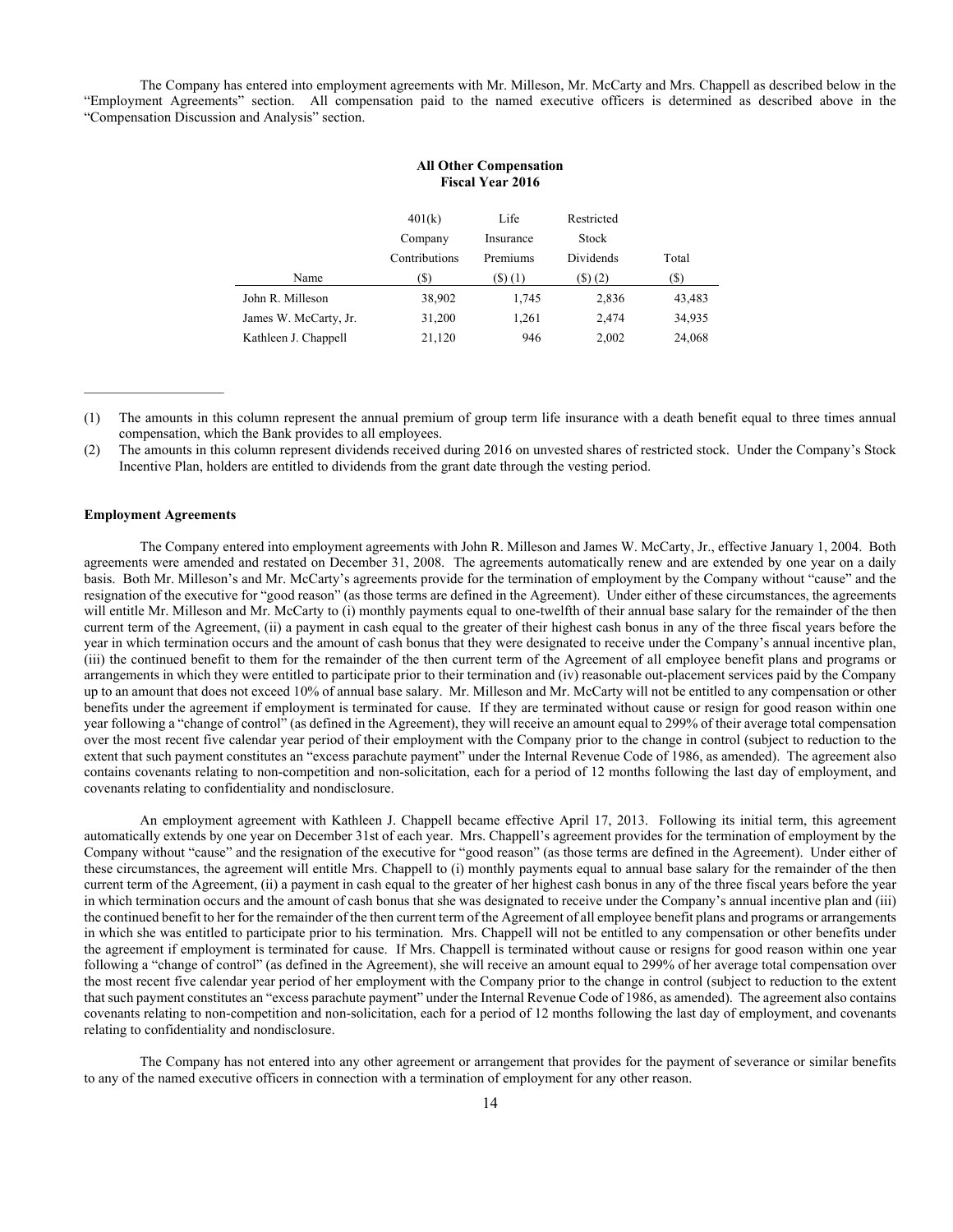## **Holdings of Stock Options and Stock Awards**

 $\_$ 

The following table contains information concerning unexercised stock options and unvested stock awards at December 31, 2016 for each of the named executive officers.

# **Outstanding Equity Awards Fiscal Year-End 2016**

|                       |           |                   | <b>Stock Awards</b> |            |            |
|-----------------------|-----------|-------------------|---------------------|------------|------------|
|                       |           |                   |                     |            | Equity     |
|                       |           |                   |                     |            | Incentive  |
|                       |           |                   |                     | Equity     | Plan       |
|                       |           |                   |                     | Incentive  | Awards:    |
|                       |           |                   |                     | Plan       | Market or  |
|                       |           |                   |                     | Awards:    | Payout     |
|                       |           |                   |                     | Number of  | Value of   |
|                       |           |                   | Market              | Unearned   | Unearned   |
|                       |           | Number of         | Value of            | Shares,    | Shares,    |
|                       |           | Shares or         | Shares or           | Units or   | Units or   |
|                       |           | Units of          | Units of            | Other      | Other      |
|                       |           | <b>Stock That</b> | <b>Stock That</b>   | Rights     | Rights     |
|                       |           | Have Not          | Have Not            | That Have  | That Have  |
|                       | Grant     | Vested            | Vested              | Not Vested | Not Vested |
| Name                  | Date      | $(4)$ $(1)$       | $($ \$) $(3)$       | (4)(2)     | () (3)     |
| John R. Milleson      |           |                   |                     |            |            |
|                       | 6/11/2014 | 400               | 10,300              |            |            |
|                       | 1/2/2015  | 800               | 20,600              |            |            |
|                       | 1/2/2016  | 1,200             | 30,900              | 1,200      | 30,900     |
| James W. McCarty, Jr. |           |                   |                     |            |            |
|                       | 6/11/2014 | 284               | 7,313               |            |            |
|                       | 1/2/2015  | 567               | 14,600              |            |            |
|                       | 1/2/2016  | 850               | 21,888              | 850        | 21,888     |
| Kathleen J. Chappell  | 6/11/2014 | 250               | 6,438               |            |            |
|                       | 1/2/2015  | 500               | 12,875              |            |            |
|                       | 1/2/2016  | 750               | 19,313              | 500        | 12,875     |

<sup>(1)</sup> These amounts are comprised of unvested shares of time based restricted stock at December 31, 2016. All but the shares granted on June 11, 2014 vest over a three year period whereby the executive receives one-third of the shares on the anniversary of the grant date if that executive is employed on the anniversary date. The shares granted on June 11, 2014 vest over a three year period beginning January 2, 2015.

(3) These amounts represent the fair market value of the restricted stock awards on December 31, 2016. The closing price of the Company's common stock was \$25.75 on that date.

<sup>(2)</sup> These amounts are comprised of unvested shares of performance based restricted stock at December 31, 2016, which were issued January 4, 2016. These shares vest over a one year period whereby the executive may receive fifty percent of the eligible performance based shares granted if the Company achieves an overall ranking of at least forty-seven in the Banks Street Partners, LLC Rank the Banks Report of seventy-nine Virginia banks for the fiscal year of the vesting period. The executive may receive all the eligible performance based shares granted during 2016 if the Company achieves a rank of eight or better the Banks Street Partners, LLC Rank the Banks Report of seventynine Virginia banks. The Company's overall 2016 ranking in the Banks Street Partners, LLC Rank the Banks Report of seventy-nine Virginia banks was 29, resulting in the executives receiving 82% of the eligible performance shares upon their vesting in January 2017.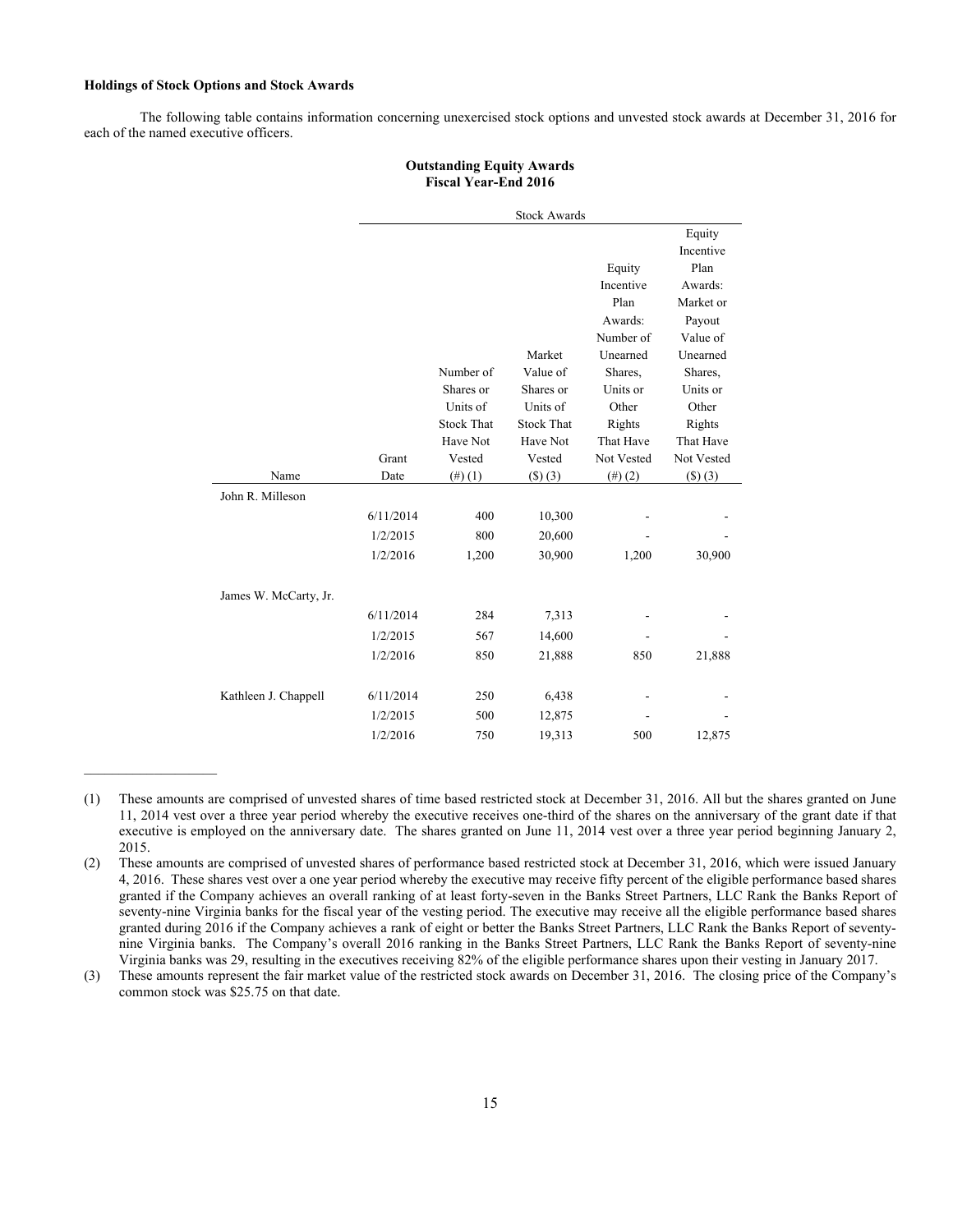#### **Equity Compensation Plan**

The following table set forth the information as of December 31, 2016, with respect to compensation plans under which shares of Common Stock are authorized for issuance:

| Plan Category                                                                              | Number of Securities to Be.<br>Issued upon Exercise of<br>Outstanding Options,<br>Warrants and Rights | Weighted Average<br>Exercise Price of<br>Outstanding Options,<br>Warrants and Rights | Number of Securities<br>Remaining Available<br>for Future Issuance<br><b>Under Equity</b><br>Compensation Plans <sup>(1)</sup> |
|--------------------------------------------------------------------------------------------|-------------------------------------------------------------------------------------------------------|--------------------------------------------------------------------------------------|--------------------------------------------------------------------------------------------------------------------------------|
| <b>Equity Compensation Plans</b><br>Approved by Shareholders:<br>2014 Stock Incentive Plan |                                                                                                       | --                                                                                   | 460,582                                                                                                                        |
| <b>Equity Compensation Plans Not</b><br>Approved by Shareholders: <sup>(2)</sup>           |                                                                                                       |                                                                                      |                                                                                                                                |
| Total                                                                                      |                                                                                                       |                                                                                      | 460,582                                                                                                                        |

Amounts exclude any securities to be issued upon exercise of outstanding options, warrants and rights.

(2) The Company does not have any equity compensation plans that have not been approved by shareholders.

#### **Potential Payments upon Termination of Employment or Change-in-Control**

#### *Potential Payments Upon Change-in-Control*

In the event of termination without cause or resignation for good reason within one year of a change in control, Mr. Milleson's, Mr. McCarty's and Mrs. Chappell's employment agreements with the Company provide for a lump-sum severance payment equal to 2.99 times their average total compensation over the most recent five calendar year period of his and her employment with the Company prior to a change of control.

Additionally, under the term of the Company's Stock Incentive Plan, accelerated vesting of both outstanding stock options and restricted stock grants will occur in the event of a change in control. Typically, the payments relating to stock options represent the value of the unvested and accelerated stock options, calculated by multiplying the number of accelerated options by the difference between the exercise price and the closing price of the Company's Common Stock on the applicable date. At December 31, 2016, Mr. Milleson, Mr. McCarty and Mrs. Chappell had unvested stock grants totaling 3,600, 2,551 and 2,000 shares, respectively. For Mr. Milleson, the value of the accelerated vesting of his stock grants was \$92,700 at December 31, 2016. For Mr. McCarty and Mrs. Chappell, the value of the accelerated vesting of their stock grants was \$65,688 and \$51,500, respectively at December 31, 2016.

#### *Potential Payments Upon Involuntary Termination Without Cause or Good Reason*

 In the event Mr. Milleson or Mr. McCarty is terminated without cause or resigns for good reason, their employment agreements with the Company provide for monthly payments equal to one-twelfth of their annual base salary for the remainder of the then current term of the Agreement, a payment in cash equal to the greater of their highest cash bonus in any of the three fiscal years before the year in which termination occurs and the amount of cash bonus that they were designated to receive under the Company's annual incentive plan, the continued benefit to them for the remainder of the then current term of the Agreement of all employee benefit plans and programs or arrangements in which they were entitled to participate prior to his termination and reasonable out-placement services paid by the Company up to an amount that does not exceed 10% of annual base salary. The amount of cash bonus received under the Company's 2016 annual incentive was \$39,375, or 11.25% of his base salary, for Mr. Milleson. The amount of cash bonus received under the Company's 2016 annual incentive was \$21,600, or 9.0% of his base salary, for Mr. McCarty.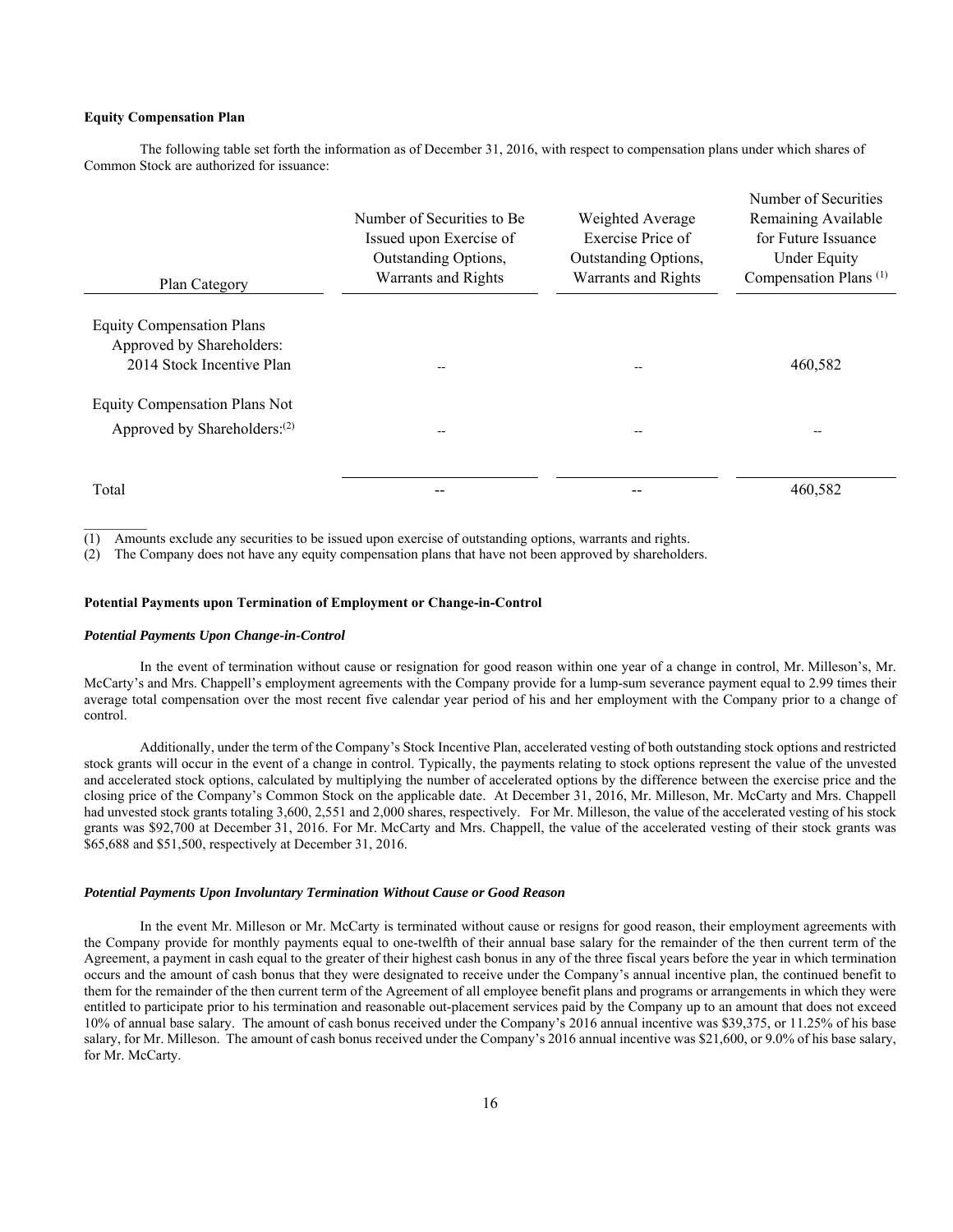In the event Mrs. Chappell is terminated without cause or resigns for good reason, her employment agreement with the Company provides for monthly payments equal to one-twelfth of her annual base salary for the remainder of the then current term of the Agreement, a payment in cash equal to the greater of her highest cash bonus in any of the three fiscal years before the year in which termination occurs and the amount of cash bonus that she was designated to receive under the Company's annual incentive plan and the continued benefit to her for the remainder of the then current term of the Agreement of all employee benefit plans and programs or arrangements in which she was entitled to participate prior to her termination. The amount of cash bonus received under the Company's 2016 annual incentive was \$14,400, or 7.5% of her base salary, for Mrs. Chappell.

The following table shows potential payments to the Company's named executive officers under existing employment agreements, plans or arrangements for various events involving a change of control or termination of employment of each of our named executive officers, assuming a December 31, 2016 termination date, and where applicable, using the closing price of our Common Stock of \$25.75 at December 31, 2016.

| Name                                                   | Benefit                                                                     | Termination<br>Without Cause or<br>Resignation<br>For Good Reason |                  | Termination<br>Without Cause or<br>Resignation<br>For Good Reason<br>After Change<br>in Control |                  | Death<br><b>Benefits</b> |          | Disability<br>Benefits |  |
|--------------------------------------------------------|-----------------------------------------------------------------------------|-------------------------------------------------------------------|------------------|-------------------------------------------------------------------------------------------------|------------------|--------------------------|----------|------------------------|--|
| John R. Milleson                                       | Post-Termination Compensation                                               | \$                                                                | 350,000          | \$                                                                                              | 350,000          |                          | \$29,167 | \$                     |  |
| <b>President and Chief</b><br><b>Executive Officer</b> | Non-Equity Incentive Plan Compensation<br>Early vesting of Restricted Stock |                                                                   | 63,300<br>61,800 |                                                                                                 | 63,300<br>61,800 |                          |          |                        |  |
|                                                        | Health and welfare benefits continuation                                    |                                                                   | 10,697           |                                                                                                 | 10,697           |                          |          |                        |  |
|                                                        | $401(k)$ contributions                                                      |                                                                   | 38,902           |                                                                                                 | 38,902           |                          |          |                        |  |
|                                                        | Early vesting of Performance Stock                                          |                                                                   | 30,900           |                                                                                                 | 30,900           |                          |          |                        |  |
|                                                        | Early vesting of Stock Options                                              |                                                                   |                  |                                                                                                 |                  |                          |          |                        |  |
|                                                        | Out-placement services (1)                                                  |                                                                   | 35,000           |                                                                                                 | 35,000           |                          |          |                        |  |
|                                                        | Excess change in control payment over                                       |                                                                   |                  |                                                                                                 |                  |                          |          |                        |  |
|                                                        | amounts payable above                                                       |                                                                   |                  |                                                                                                 | 577,862          |                          |          |                        |  |
|                                                        | <b>Total Value</b>                                                          | \$                                                                | 590,599          | \$                                                                                              | 1,168,461        |                          | \$29,167 | \$                     |  |
| James W. McCarty, Jr.                                  | Post-Termination Compensation                                               | \$                                                                | 240,000          | \$                                                                                              | 240,000          |                          | \$20,000 | \$                     |  |
| Vice President and                                     | Non-Equity Incentive Plan Compensation                                      |                                                                   | 44,997           |                                                                                                 | 44,997           |                          |          |                        |  |
| Secretary-Treasurer                                    | Early vesting of Restricted Stock                                           |                                                                   | 43,801           |                                                                                                 | 43,801           |                          |          |                        |  |
|                                                        | Health and welfare benefits continuation                                    |                                                                   | 9,387            |                                                                                                 | 9,387            |                          |          |                        |  |
|                                                        | $401(k)$ contributions                                                      |                                                                   | 31,200           |                                                                                                 | 31,200           |                          |          |                        |  |
|                                                        | Early vesting of Performance Stock                                          |                                                                   | 21,888           |                                                                                                 | 21,888           |                          |          |                        |  |
|                                                        | Early vesting of Stock Options                                              |                                                                   |                  |                                                                                                 |                  |                          |          |                        |  |
|                                                        | Out-placement services (1)                                                  |                                                                   | 24,000           |                                                                                                 | 24,000           |                          |          |                        |  |
|                                                        | Excess change in control payment over                                       |                                                                   |                  |                                                                                                 |                  |                          |          |                        |  |
|                                                        | amounts payable above                                                       |                                                                   |                  |                                                                                                 | 457,231          |                          |          |                        |  |
|                                                        | <b>Total Value</b>                                                          | \$                                                                | 415,272          | \$                                                                                              | 872,503          |                          | \$20,000 | \$                     |  |
| Kathleen J. Chappell                                   | Post-Termination Compensation                                               | \$                                                                | 192,000          | \$                                                                                              | 192,000          |                          | \$16,000 | \$                     |  |
| Vice President and                                     | Non-Equity Incentive Plan Compensation                                      |                                                                   | 34,997           |                                                                                                 | 34,997           |                          |          |                        |  |
| Chief Financial Officer                                | Early vesting of Restricted Stock                                           |                                                                   | 38,625           |                                                                                                 | 38,625           |                          |          |                        |  |
|                                                        | Health and welfare benefits continuation                                    |                                                                   | 9,898            |                                                                                                 | 9,898            |                          |          |                        |  |
|                                                        | 401(k) contributions                                                        |                                                                   | 21,120           |                                                                                                 | 21,120           |                          |          |                        |  |
|                                                        | Early vesting of Performance Stock                                          |                                                                   | 12,875           |                                                                                                 | 12,875           |                          |          |                        |  |
|                                                        | Early vesting of Stock Options                                              |                                                                   |                  |                                                                                                 |                  |                          |          |                        |  |
|                                                        | Excess change in control payment over                                       |                                                                   |                  |                                                                                                 |                  |                          |          |                        |  |
|                                                        | amounts payable above                                                       |                                                                   |                  |                                                                                                 | 298,348          |                          |          |                        |  |
| <b>Total Value</b>                                     |                                                                             | \$                                                                | 309,515          | \$                                                                                              | 607,863          |                          | \$16,000 | \$                     |  |

# **Potential Payments Upon Termination of Employment or Change in Control**

(1) This amount has been estimated using the most conservative approach of 10% of annual base salary.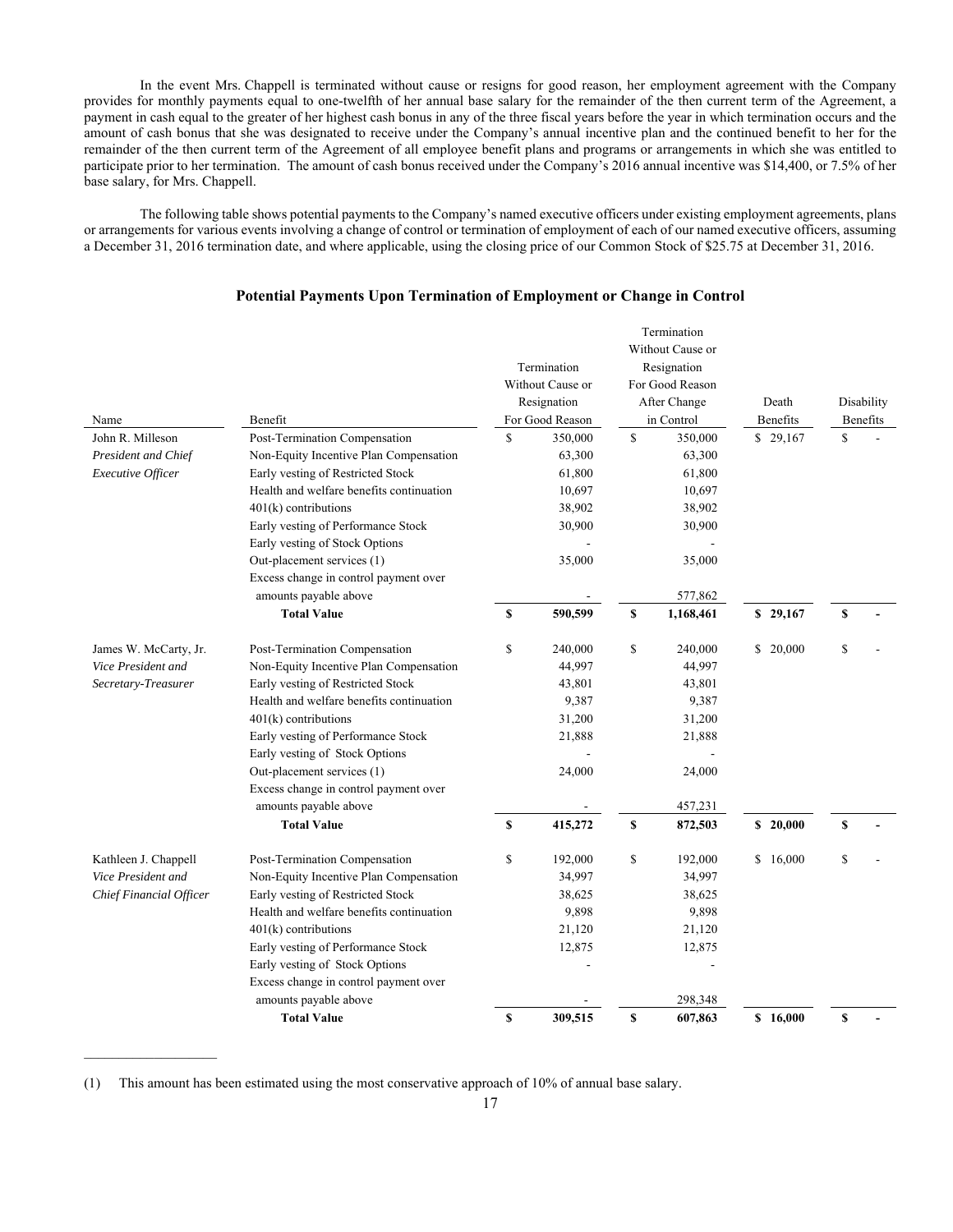## **PROPOSAL TWO RATIFICATION OF APPOINTMENT OF INDEPENDENT REGISTERED PUBLIC ACCOUNTING FIRM**

 Our Board of Directors has appointed the firm of Yount, Hyde & Barbour, P.C., as independent public accountants to audit the consolidated financial statements of the Company for the fiscal year ending December 31, 2017. Yount, Hyde & Barbour, P.C., as independent public accountants, audited the consolidated financial statements of the Company for the fiscal year ending December 31, 2016. Prior to appointment as independent public accountants, Yount, Hyde & Barbour, P.C. had provided internal audit services to the Company and the Bank since 2005. Representatives of Yount, Hyde & Barbour, P.C., are expected to be present at the Annual Meeting, will have an opportunity to make a statement, if they desire to do so, and are expected to be available to respond to appropriate questions from shareholders.

 Although our Bylaws do not require shareholder ratification or other approval of the retention of our independent registered public accounting firm, as a matter of good corporate governance, the Board of Directors is requesting that the shareholders ratify the appointment of Yount, Hyde & Barbour, P.C., as our independent registered public accounting firm for the fiscal year ending December 31, 2017. A majority of the votes cast by the holders of our common stock is required for the ratification of the appointment of Yount, Hyde & Barbour, P.C., as our independent registered public accounting firm. Abstentions and broker non-votes will not be considered votes cast and will have no effect on the outcome of this proposal.

# **THE BOARD OF DIRECTORS RECOMMENDS THAT THE SHAREHOLDERS VOTE TO RATIFY THE APPOINTMENT OF YOUNT, HYDE & BARBOUR, P.C**.**, AS OUR INDEPENDENT REGISTERED PUBLIC ACCOUNTING FIRM FOR THE FISCAL YEAR ENDING DECEMBER 31, 2017.**

#### **AUDIT INFORMATION**

## **Audit Committee Report**

The Audit Committee's Report to the Shareholders, which follows, was approved and adopted by the Committee on March 16, 2017.

Management is responsible for the establishment and maintenance of the Company's internal controls over financial reporting, assessing the effectiveness of those internal controls over financial reporting, maintaining the financial reporting process to ensure the accuracy and integrity of the Company's consolidated financial statements, and compliance with laws and regulations and ethical business standards. The independent registered accounting firm is responsible for performing an independent audit of the Company's consolidated financial statements in accordance with generally accepted auditing standards and the Company's internal controls over financial reporting, expressing an opinion as to the conformity of the Company's consolidated financial statements with U.S. generally accepted accounting principles.

The Audit Committee is responsible for the appointment, compensation, retention and oversight of the work of the independent registered accounting firm engaged for the purpose of issuing an audit report and performing other audit, review, or attestation services for the Company. The Audit Committee also monitors and oversees the accounting and financial reporting processes of the Company on behalf of the Board of Directors.

In this context, the Audit Committee has met and held discussions with management and Yount, Hyde & Barbour, P.C., the Company's independent registered public accounting firm. Management represented to the Audit Committee that the Company's consolidated financial statements for the year ended December 31, 2016 were prepared in accordance with U.S. generally accepted accounting principles. The Audit Committee has reviewed and discussed these consolidated financial statements with management and Yount, Hyde & Barbour, P.C., including the scope of the independent registered public accounting firm's responsibilities, critical accounting policies, and practices used and significant reporting issues and judgments made in connection with the preparation of such financial statements.

The Audit Committee also discussed with the independent registered public accounting firm the matters required to be discussed by Public Company Accounting Oversight Board (PCAOB) Auditing Standard AS 1301, "Communication with Audit Committees," and Rule 2-07 of Regulation S-X promulgated by the SEC, as modified or supplemented.

In addition, the Audit Committee discussed with the independent registered public accounting firm the auditors' independence from the Company and its management, and the independent registered public accounting firm provided to the Audit Committee the written disclosures and letter required by PCAOB Rule 3526, "Communication with Audit Committees Regarding Independence."

The Audit Committee also discussed with the Company's internal auditor and the independent registered public accounting firm the overall scope and plans for their respective audits. The Audit Committee met with the internal auditor and the independent registered public accounting firm, with and without management in attendance, to discuss the results of their examinations, the evaluations of the internal controls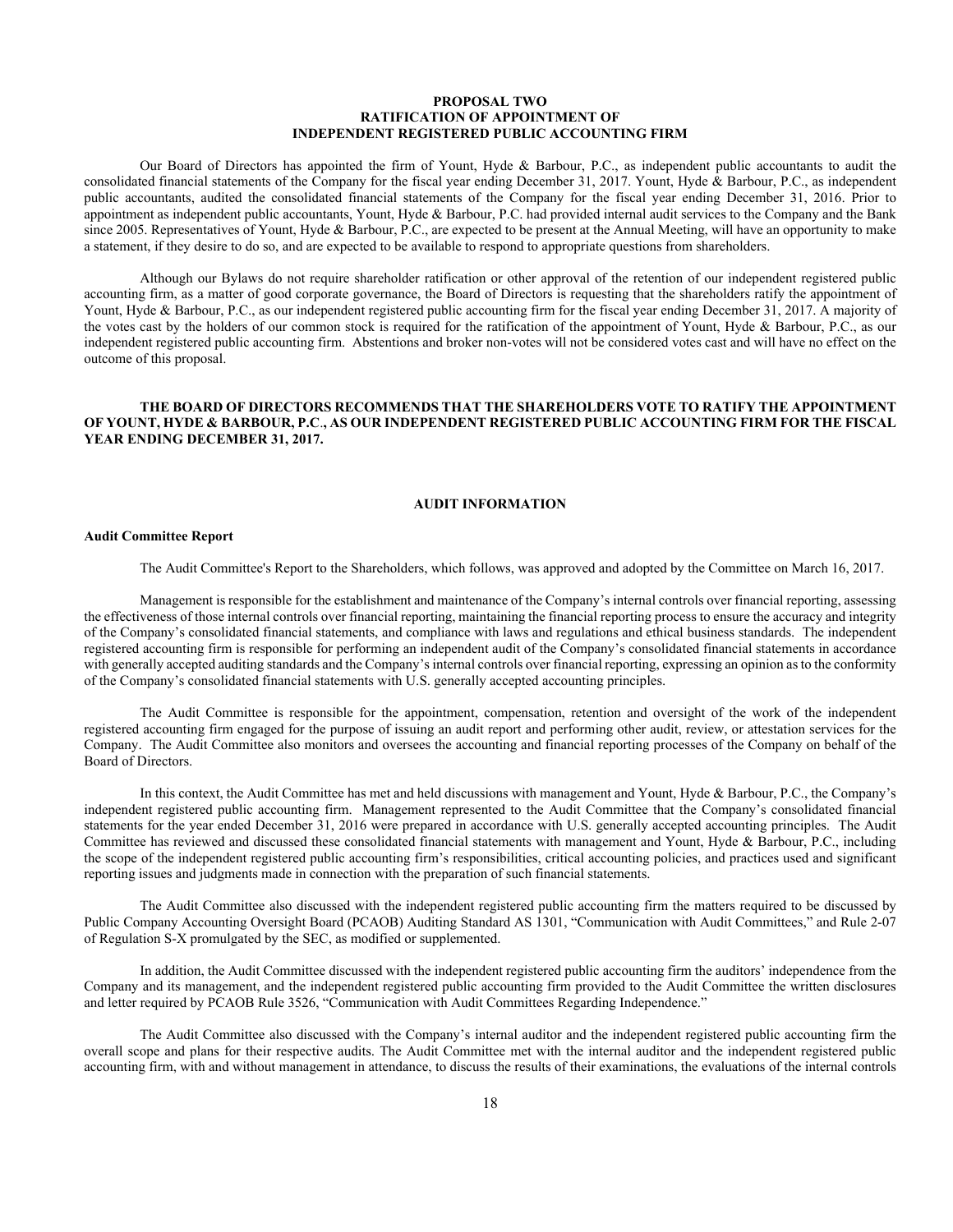of the Company, and the overall quality of the financial reporting of the Company. This included the Audit Committee's monitoring the progress of remediation of noted control deficiencies, until resolved.

Based on such reviews and discussions, the Audit Committee recommended to the Board of Directors that the audited financial statements be included in the Company's Annual Report on Form 10-K for the year ended December 31, 2016, which was filed with the Securities and Exchange Commission on March 29, 2017.

*Audit Committee* 

James R. Wilkins, Jr., Chairman Scott M. Hamberger Robert E. Sevila Robert W. Smalley, Jr. Randall G. Vinson

## **Fees of the Independent Registered Public Accounting Firm**

*Audit Fees.* The aggregate fees billed by Yount, Hyde & Barbour, P.C. for professional services rendered for the audit of the Company's annual financial statements for the fiscal years ended December 31, 2016 and 2015 and for the review of the financial statements included in the Quarterly Reports on Form 10-Q for those fiscal years were \$71,000 and \$69,000, respectively.

*Audit Related Fees.* The aggregate fees billed by Yount, Hyde & Barbour, P.C. for professional services for assurance and related services that are reasonably related to the performance of the audit or review of the Company's financial statements and not reported under the heading "Audit Fees" above for the fiscal years ended December 31, 2016 and 2015 were \$8,000 and zero, respectively. Audit related fees included consultation concerning financial accounting and reporting standards and employee benefit plan audits.

*Tax Fees.* The aggregate fees billed by Yount, Hyde & Barbour, P.C. for professional services related to taxes during the fiscal years ended December 31, 2015 and 2015 were \$8,200 and \$12,273, respectively.

*All Other Fees.* The aggregate other fees billed by Yount, Hyde & Barbour, P.C. during the fiscal years ended December 31, 2016 and 2015 were zero.

# **Audit Committee Pre-Approval Policy**

All audit and audit related services performed by Yount, Hyde & Barbour, P.C. were pre-approved in accordance with the Audit Committee's Charter. The Audit Committee, or a designated member of the committee, must pre-approve all audit (including audit related) and non-audit services performed by the independent registered public accounting firm in order to ensure that the performance of such services does not impair the registered public accounting firm's independence. Any interim pre-approval of permitted non-audit services is required to be reported to the Audit Committee at its next scheduled meeting. The Audit Committee does not delegate its responsibilities to pre-approve services performed by the independent registered public accounting firm to management.